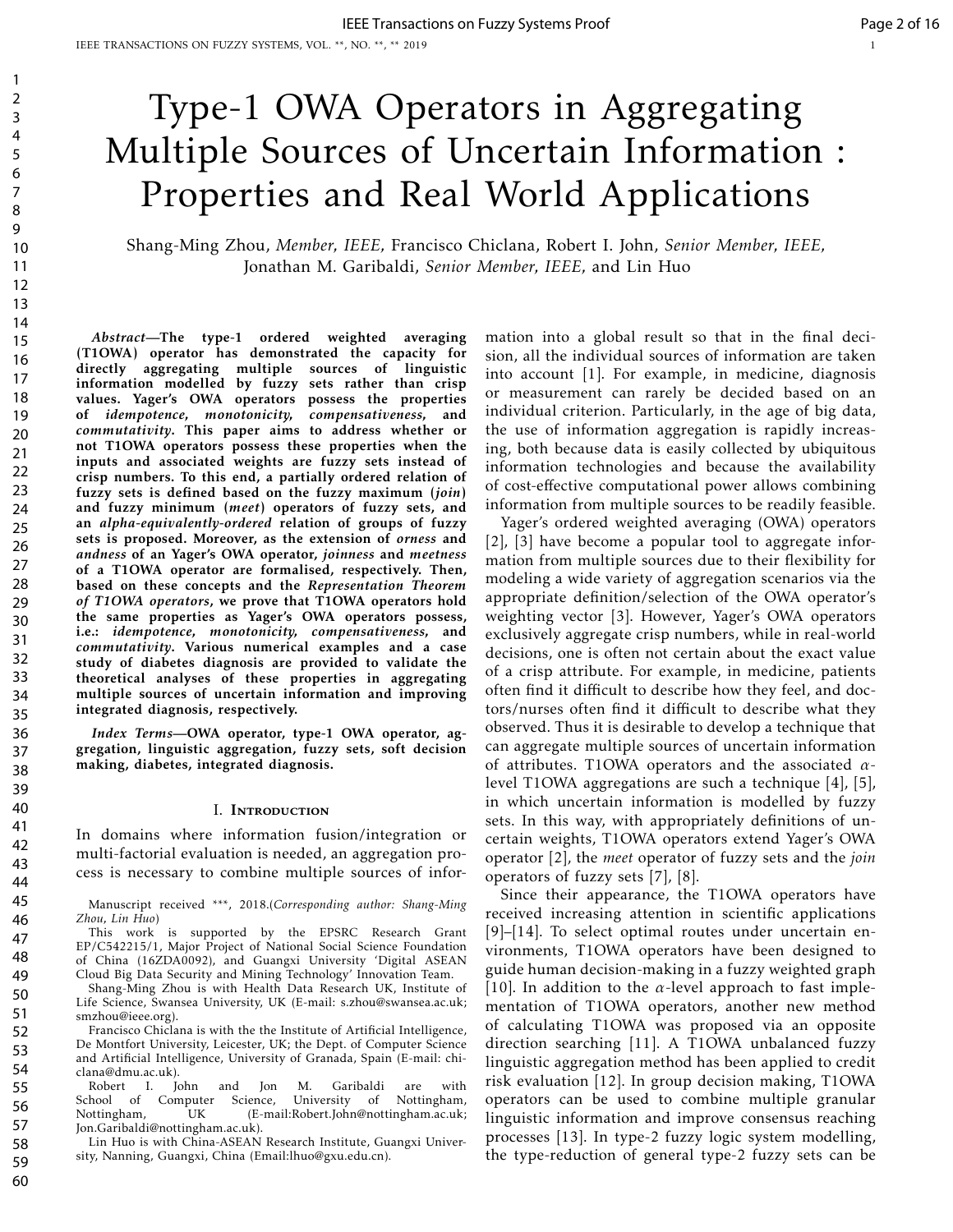efficiently implemented via T1OWA operators [14].

Despite the above mentioned advances on the development and applications of T1OWA operators, one issue remains unclear regarding aggregation mechanism properties. Yager's OWA operators are *idempotent*, *monotonic*, *compensative*, and *commutative* [2]. The question to be answered in our case is whether or not T1OWA operators hold these same properties when the inputs and associated weights become uncertain, being expressed as fuzzy sets instead of crisp numbers in soft decision making. This question is not trivial at all, because the mechanisms of operations on a group of (fuzzy) sets are completely different from those on crisp values, with more advanced computing techniques to be required. In this paper, we aim to answer this important question.

To this end, based on the *α*-cuts of fuzzy sets, we suggest a new relation of fuzzy sets, named the *alphaequivalently-ordered* relation of a group of fuzzy sets, and address the *join* and the *meet* based *partial order relation* of fuzzy sets. Then we prove that the T1OWA operation is *commutative*, *idempotent*, *monotonic*, and *compensative* with respect to the fuzzy set partial order relation.

The rest of this paper proceeds as follows. In Section II, we briefly review two definitions of the T1OWA operator: one based on the *Extension Principle*, the other based on the *α*-cuts of fuzzy sets. Section III defines a fuzzy set partial order relation based on the meet and join operators of fuzzy sets. As the extension of the *andness* and *orness* of Yager's OWA operators. Section IV defines the *meetness* and *joinness* of T1OWA operators. The properties of a T1OWA operator are then analysed and proved in Section V. Section VI provides a case study of diabetes diagnosis and further validation of computing efficiency of *α*-level T1OWA aggregation. The paper concludes with Section VII.

#### II. Preliminaries

Although the T1OWA operators can be defined either via Zadeh's Extension Principle or via the *α*-cuts of fuzzy sets [4], [5], their final aggregation results coincide.

Let  $F(X)$  be the power set of fuzzy subsets on the domain of discourse *X*. One can define the T1OWA operator via the Extension Principle [4] as follows:

**Definition 1.** "Given *n* linguistic weights  $\left\{\widetilde{W}^i\right\}_{i=1}^n$ *i*=1 *in the form of fuzzy sets defined on the domain of discourse*  $U =$ [0*,*1]*, a T1OWA operator is a mapping* Φ*,*

$$
\Phi: F(X) \times \cdots \times F(X) \longrightarrow F(X) (\widetilde{A}^1, \cdots, \widetilde{A}^n) \longrightarrow \widetilde{Y}
$$
 (1)

The membership function of outcome fuzzy set  $\overline{Y}$  (aggrega*tion result) is*

$$
\mu_{\widetilde{Y}}(y) = \sup_{\substack{n \\ \sum_{i=1}^n \overline{w}_i a_{\sigma(i)} = y}} \left( \mu_{\widetilde{W}^1}(\omega_1) \wedge \cdots \wedge \mu_{\widetilde{M}^n}(\omega_n) \right) (2)
$$
  

$$
\sum_{i=1}^n \overline{w}_i a_{\sigma(i)} = y
$$
  

$$
w_i \in U, a_i \in X
$$

*where*  $\bar{\omega}_i = \frac{\omega_i}{\sum_{i=1}^n \omega_i}$ , and  $\sigma: \{1, \dots, n\} \longrightarrow \{1, \dots, n\}$  is a per*mutation function such that*  $a_{\sigma(i)} \ge a_{\sigma(i+1)}$ ,  $\forall i = 1, \dots, n-1$ , *i.e.,*  $a_{\sigma(i)}$  *is the ith largest element in the set*  $\{a_1, \dots, a_n\}$ ."

Definition (2) can lead to a procedure for implementing T1OWA operations, called the *Direct Approach* [4]. Alternatively, one can define T1OWA operators using the *α*-cuts of a fuzzy set [5] as follows:

**Definition** 2. *"Let*  $\left\{\widetilde{W}^i\right\}_{i=1}^n$ *i*=1 *be a set of linguistic weights characterised by fuzzy sets on the domain of discourse*  $U =$ [0*,*1]*, and α* ∈ [0*,*1]*. The α-level type-1 OWA operator with*  $\alpha$ *-cuts*  $\left\{\widetilde{W}_{\alpha}^{i}\right\}_{i=1}^{n}$ *i*=1 *is the operator that aggregates the α-cuts of the fuzzy sets*  $\{A^1, \dots, A^n\}$  *as follows:* 

$$
\Phi_{\alpha} \left( \widetilde{A}_{\alpha}^1, \cdots, \widetilde{A}_{\alpha}^n \right) =
$$
\n
$$
\left\{ \frac{\sum\limits_{i=1}^n \omega_i a_{\sigma(i)}}{\sum\limits_{i=1}^n \omega_i} \middle| \omega_i \in \widetilde{W}_{\alpha}^i, a_i \in \widetilde{A}_{\alpha}^i, i = 1, \cdots, n \right\}
$$
\n(3)

*where σ is a permutation function such that*  $a_{\sigma(i)} \geq$  $a_{\sigma(i+1)}, \forall i = 1, \cdots, n-1$ ,  $\widetilde{W}^i_{\alpha} = {\omega | \mu_{\widetilde{W}^i}(\omega) \geq \alpha},$  and  $\widetilde{A}^i_{\alpha} = {\omega | \mu_{\widetilde{W}^i}(\omega) \geq \alpha}$  ${x|\mu_{\widetilde{A}}(x) \geq \alpha}$ ."

In fact, one can use the *α*-level sets  $\Phi_{\alpha}(\widetilde{A}_{\alpha}^1, \cdots, \widetilde{A}_{\alpha}^n)$  to create a fuzzy set as follows:

$$
\widetilde{G} = \bigcup_{0 \le \alpha \le 1} \alpha \Phi_{\alpha} \left( \widetilde{A}_{\alpha}^1, \cdots, \widetilde{A}_{\alpha}^n \right) \tag{4}
$$

where the membership function is

$$
\mu_{\widetilde{G}}(x) = \underset{\alpha: x \in \Phi_{\alpha}(\widetilde{A}^1_{\alpha}, \cdots, \widetilde{A}^n_{\alpha})}{\vee} \alpha
$$
\n(5)

The above two methods of aggregating fuzzy sets via Yager's OWA mechanism are equivalent [5] as stated below.

Theorem 1 (Representation Theorem of T1OWA Operators). "Given a set of linguistic weights  $\left\{\widetilde{W}^i\right\}_{i=1}^n$  $\sum_{i=1}^{\infty}$  *in the form of fuzzy sets on U. For any fuzzy sets*  $\widetilde{A}^1, \cdots, \widetilde{A}^n$  *on F*(*X*)*, let Y be the outcome aggregation result defined in (2)* and *G* be the result defined in (4), then  $Y = G$ ."

According to this *Representation Theorem*, one can implement the T1OWA aggregation through a series of *α*-level T1OWA operators. This provides a new way of theoretically analysing the properties of T1OWA operators. The procedure for implementing the T1OWA aggregation through a series of *α*-level T1OWA operators is called the *Alpha-Level Approach* [5].

# III. Join and Meet Based Partial Order Relation of **FUZZY SETS**

Zadeh defined the *meet* and the *join* of fuzzy sets to aggregate linguistic variables *A* and *B* for the statements "*A*e *and B*e" and "*A*e *or B*e" respectively [6]. The *meet* and the *join* of fuzzy sets now become fundamental operators in developing type-2 fuzzy systems [7], [8].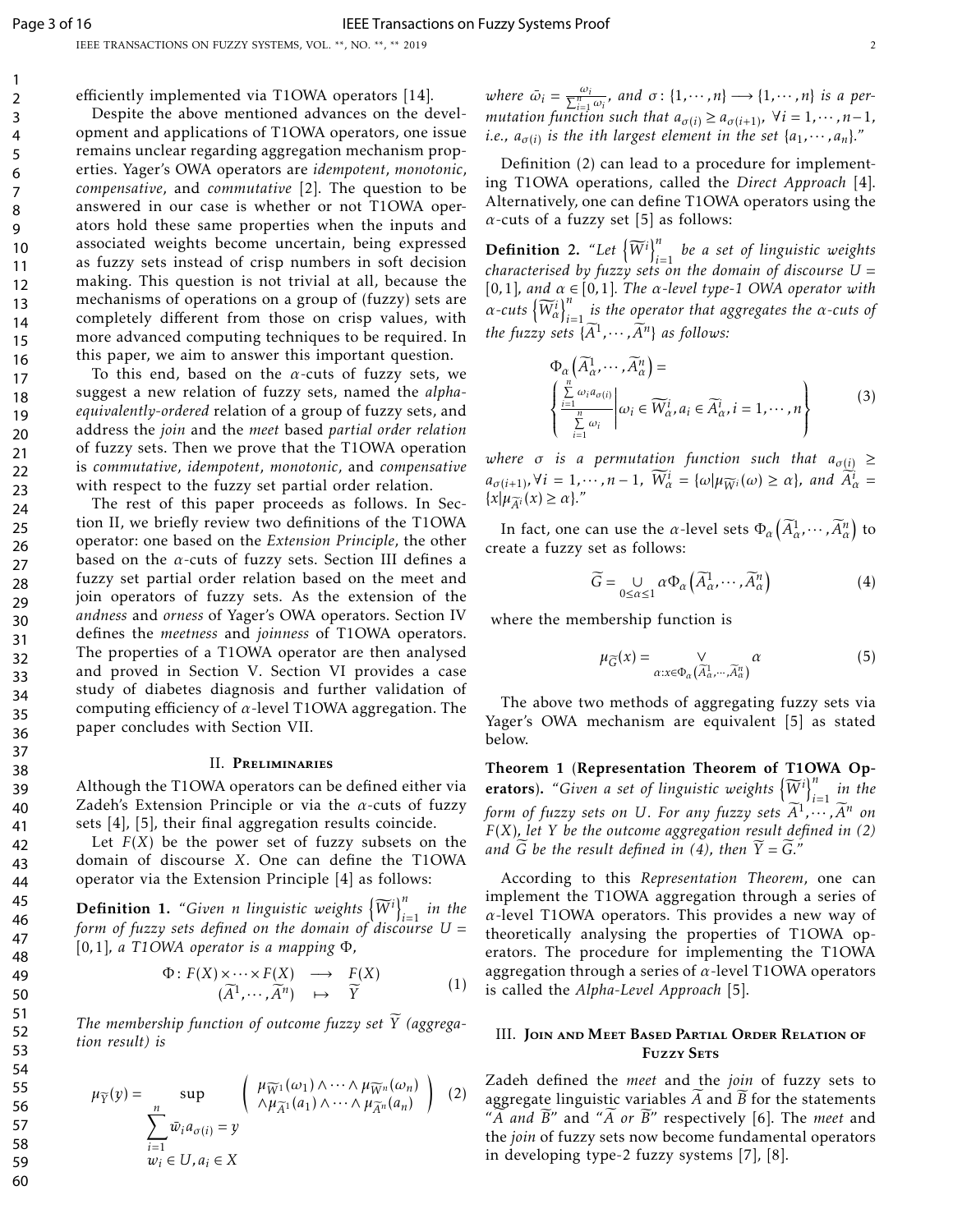**Definition 3.** Given two fuzzy sets  $\widetilde{S}$  and  $\widetilde{T}$ , the join (∪) *and meet (*∩*) operators are defined as*

$$
\mu_{\widetilde{S}\cup\widetilde{T}}(v) = \sup_{\substack{S \ \vee \ t \ = \ v}} \left( \mu_{\widetilde{S}}(s) \wedge \mu_{\widetilde{T}}(t) \right) \tag{6}
$$
\n
$$
s, t \in X
$$

$$
\mu_{\widetilde{S}\cap\widetilde{T}}(v) = \sup_{\substack{S \,\wedge\, t \,=\, v \\ S, t \, \in \, X}} \left( \mu_{\widetilde{S}}(s) \wedge \mu_{\widetilde{T}}(t) \right) \tag{7}
$$

*where sup is a t-conorm,* ∧ *is the minimum operator and* ∨ *is the maximum operator.*

It should be noted that the *join* (6) and the *meet* (7) operators can aggregate a set of criteria based on an imperative, such as "*one of the criteria should be satisfied*" and "*all the criteria should be satisfied*" respectively [6].

### *A. Join and Meet are T1OWA Operators*

By appropriately choosing linguistic weights in a T1OWA operator, the *join* operator (6) of fuzzy sets is, in fact, a special T1OWA operator.

Theorem 2. *Let a T1OWA operator, J, be defined by the first linguistic weight being the singleton weight*  $\tilde{I}: \widetilde{W}_1 = \tilde{I}$ *, all other weights being the singleton weight*  $\tilde{0}$ *:*  $\tilde{W}_i = \tilde{0}$  ( $i \neq 1$ )*, where,*

$$
\mu_{\tilde{1}}(\omega) = \begin{cases} 1 & \text{for } \omega = 1 \\ 0 & \text{for } \omega \neq 1 \end{cases}
$$
 (8)

$$
\mu_{\tilde{0}}(\omega) = \begin{cases} 1 & \text{for } \omega = 0 \\ 0 & \text{for } \omega \neq 0 \end{cases}
$$
 (9)

For any groups of fuzzy sets  $\left\{ \widetilde{A}^{i}\right\} _{i=1}^{n}$ *i*=1 *,*

$$
J\left(\widetilde{A}^1, \widetilde{A}^2, \cdots, \widetilde{A}^n\right) = \bigcup_{i=1}^n \widetilde{A}^i
$$
 (10)

*Proof.* Omitted

*Example 2* in the *Supplemental Material* shows the *join* operation as a T1OWA operator in nature.

Interestingly, in T1OWA aggregation, if the first linguistic weight moves towards  $\tilde{1}$ , all the others towards 0 (see ˜ *Example 3* in the *Supplemental Material*), then this operator demonstrates a *join-like* behavior. This type of operator is called a *join-like* T1OWA operator.

Similarly, the meet operation (7) of fuzzy sets is also a special T1OWA operator.

Theorem 3. *Let a T1OWA operator, M, be defined by the last linguistic weight being the singleton weight*  $\tilde{1}$  :  $\tilde{W}_n = \tilde{1}$ *, all the others being the singleton weight*  $\tilde{0}$ :  $\widetilde{W}_i = \tilde{0}$  ( $i \neq n$ ). For any groups of fuzzy sets  $\left\{\widetilde{A}^{i}\right\}_{i=1}^{n}$ *i*=1 *,*

$$
M\left(\widetilde{A}^1,\widetilde{A}^2,\cdots,\widetilde{A}^n\right) = \bigcap_{i=1}^n \widetilde{A}^i
$$
 (11)

*Proof.* Omitted

*Example 5* in the *Supplemental Material* shows the results of the *Meet* operator to aggregate three fuzzy aggregated objects.

Correspondingly, in T1OWA aggregation, if the last linguistic weight moves towards  $\tilde{1}$ , all the other weights towards  $\tilde{0}$ , then this operator demonstrates *meet-like* type behavior (see *Example 6* in the *Supplemental Material*). We call it a *meet-like* T1OWA operator.

### *B. Partial Order Relation of Fuzzy Sets*

The set of real numbers  $\mathbb R$  is linearly ordered, and the (R*,*∧*,*∨) forms a lattice. Then, for any *a,b* ∈ R, a partially ordered relation "  $\ge$  "("  $\le$  ") can be defined as

$$
s \ge t \iff s \lor t = s
$$
  

$$
\iff s \land t = t
$$
 (12)

As a matter of fact, according to Zadeh' Extension Principle, the *meet* (∩) and *join* (∪) operators are just fuzzification of the *min* (∧ ) and *max* (∨) operators of crisp numbers, respectively. In this way,  $S \cap T$  and  $S \cup T$ are no other than the fuzzified minimum, S, and fuzzfied maximum,  $\overline{T}$ , of the fuzzy sets. It can be proved that (*F*(R)*,*∩*,*∪) is a distributive lattice [15], with partial order relation defined as follows:

**Definition 4.** Given two fuzzy numbers  $\widetilde{S}$  and  $\widetilde{T}$ , a par*tially ordered relation* " < " *is defined as*

$$
\widetilde{S} \geqslant \widetilde{T} \iff \widetilde{S} \cup \widetilde{T} = \widetilde{S} \iff \widetilde{S} \cap \widetilde{T} = \widetilde{T}
$$
\n(13)

We have the following theorem:

**Theorem 4.** Let  $\overline{S}$  and  $\overline{T} \in F(R)$  be fuzzy numbers with *core centres*  $v_1$  *and*  $v_2$  *respectively, and*  $v_1 \ge v_2$ *, then based on the t-conorm and t-norm,*

 $\widetilde{S} \geq \widetilde{T} \iff \mu_{\widetilde{S}}(s) \leq \mu_{\widetilde{T}}(s)$  *for*  $s \leq v_2$  *and*  $\mu_{\widetilde{S}}(s) \geq \mu_{\widetilde{T}}(s)$ *for*  $s \geq v_1$ *.* 

*Proof.* 1) First, if  $S \ge T$ , then according to (13), for any *s*  $\le v_2$ , we have  $\mu_{\widetilde{T}}(v_2) = 1$  and

$$
\mu_{\widetilde{T}}(s) = \mu_{\widetilde{S} \cap \widetilde{T}}(s)
$$
  
= 
$$
\sup_{\substack{s_1 \wedge s_2 = s \\ s_1, s_2 \in X}} \left( \mu_{\widetilde{S}}(s_1) \wedge \mu_{\widetilde{T}}(s_2) \right)
$$

Because  $x \wedge v_2 = s$ ,

 $\Box$ 

 $\Box$ 

$$
\mu_{\widetilde{T}}(s) \ge \mu_{\widetilde{S}}(s) \land \mu_{\widetilde{T}}(v_2)
$$
  
=  $\mu_{\widetilde{S}}(s) \land 1$   
=  $\mu_{\widetilde{S}}(s)$ 

For any  $s \ge v_1$ , we have  $\mu_{\widetilde{S}}(v_1) = 1$  and

$$
\mu_{\widetilde{S}}(s) = \mu_{\widetilde{S}\cup\widetilde{T}}(s)
$$
  
= 
$$
\sup_{\substack{s_1 \vee s_2 = s \\ s_1, s_2 \in X}} \left( \mu_{\widetilde{S}}(s_1) \wedge \mu_{\widetilde{T}}(s_2) \right)
$$

Because  $v_1 \vee s = s$ ,

$$
\mu_{\widetilde{S}}(s) \ge \mu_{\widetilde{S}}(v_1) \wedge \mu_{\widetilde{T}}(s) \n= 1 \wedge \mu_{\widetilde{T}}(s) \n= \mu_{\widetilde{T}}(s)
$$

2) If  $\mu_{\widetilde{S}}(s) \leq \mu_{\widetilde{T}}(s)$  for any  $x \leq v_2$  and  $\mu_{\widetilde{S}}(s) \geq \mu_{\widetilde{T}}(s)$  for any  $s \ge v_1$ , we prove  $\overline{S} \cup \overline{T} = \overline{S}$  in the following.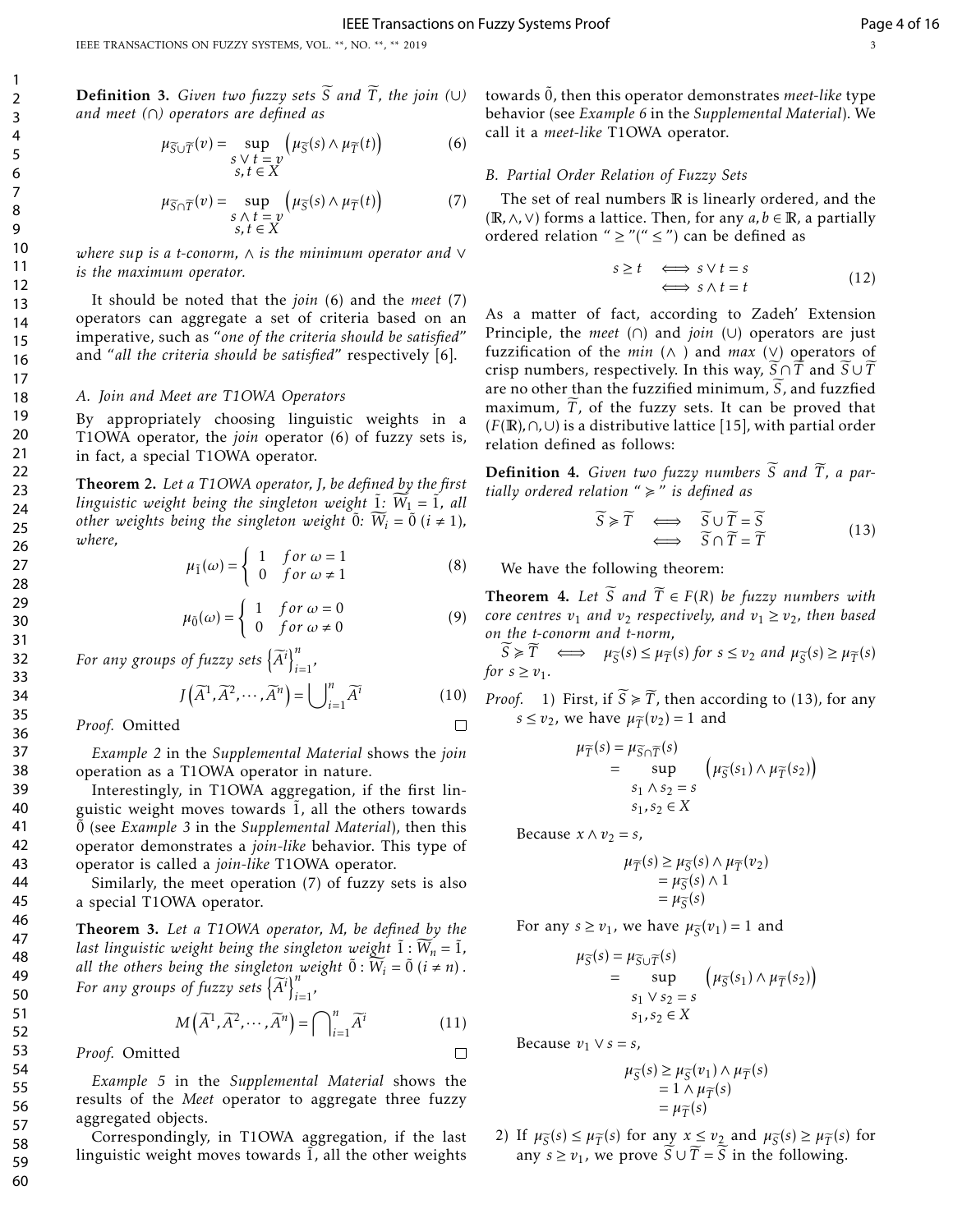Let us denote  $\widetilde{C} = \widetilde{S} \cup \widetilde{T}$ . For any *s*, *s*<sub>1</sub> and *s*<sub>2</sub>  $\in$  *X* with  $s_1 \wedge s_2 = s$ , then  $s = s_1$  or  $s = s_2$ . Hence, the membership function of fuzzy set C can be decomposed as follows:

$$
\mu_{\widetilde{C}}(s) = u_1(s) \vee u_2(s)
$$

where

$$
u_1(s) = \mathop{\vee}\limits_{s_1:s_1 \le s} \left( \mu_{\widetilde{S}}(s_1) \land \mu_{\widetilde{T}}(s) \right)
$$
  
\n
$$
= \mu_{\widetilde{T}}(s) \land \left( \mathop{\vee}\limits_{s_1:s_1 \le s} \mu_{\widetilde{S}}(s_1) \right)
$$
  
\n
$$
u_2(s) = \mathop{\vee}\limits_{s_1:s_1 \le s} \left( \mu_{\widetilde{S}}(s) \land \mu_{\widetilde{T}}(s_1) \right)
$$
  
\n
$$
= \mu_{\widetilde{S}}(s) \land \left( \mathop{\vee}\limits_{s_1:s_1 \le s} \mu_{\widetilde{T}}(s_1) \right)
$$

Then if  $s \le v_2$ , the  $\mu_{\overline{S}}(\cdot)$  and  $\mu_{\overline{T}}(\cdot)$  are both nondecreasing functions. So we have  $u_1(s) = \mu_{\widetilde{T}}(s) \wedge$  $\mu_{\overline{S}}(s)$ , and  $u_2(s) = \mu_{\overline{S}}(s) \wedge \mu_{\overline{T}}(s)$ , which lead to

$$
\mu_{\widetilde{C}}(s) = \mu_{\widetilde{S}}(s) \wedge \mu_{\widetilde{T}}(s)
$$
  
= 
$$
\mu_{\widetilde{S}}(s)
$$

If  $v_2 \leq s \leq v_1$ ,  $\mu_{\widetilde{T}}(\cdot)$  is non-increasing, and  $\mu_{\widetilde{S}}(\cdot)$  is non-decreasing. Then we have  $u_1(s) = \mu_{\widetilde{T}}(s) \wedge \mu_{\widetilde{S}}(s)$ , and  $u_2(s) = \mu_{\tilde{S}}(s) \wedge 1 = \mu_{\tilde{S}}(s)$ , which lead to

$$
\mu_{\widetilde{C}}(s) = \mu_{\widetilde{S}}(s) \vee \left( \mu_{\widetilde{T}}(s) \wedge \mu_{\widetilde{S}}(s) \right) = \mu_{\widetilde{S}}(s)
$$

If  $v_1 \le x$ ,  $\mu_{\widetilde{T}}(\cdot)$  is non-increasing, and  $\mu_{\widetilde{S}}(\cdot)$  is non-increasing. So we have  $\sup_{S_1: S_1 \le s} \mu_{\widetilde{S}}(s) = 1$ , and *s*1:*s*1≤*s*

 $\sup_{s,s_1\leq x}\mu_{\widetilde{T}}(s)=1.$  Then, *s*1:*s*1≤*x*  $\mu_{\widetilde{C}}(s) = \mu_{\widetilde{S}}(s) \vee \mu_{\widetilde{T}}(s)$  $= \mu_{\widetilde{c}}(s)$ 

Hence  $\widetilde{S} \cup \widetilde{T} = \widetilde{S}$ .

Theorem 4 provides a more strict finding than that investigated by Ramik and Rimanex [15] in the context of fuzzification of the min and max operators, which states that  $\widetilde{S} \geq T \iff$  there must be  $v_1$ ,  $u_*$  and  $v_2$ with  $v_1 \geq u_* \geq v_2$ ,  $\mu_{\overline{S}}(v_1) = \mu_{\overline{T}}(v_2) = 1$ ,  $\mu_{\overline{S}}(s) \leq \mu_{\overline{T}}(s)$  for any  $s < u_*$  and  $\mu_{\overline{S}}(s) \ge \mu_{\overline{T}}(s)$  for any  $s > u_*$ .<br>Because the *s* suite of fuggy sets the field

Based on the *α*-cuts of fuzzy sets, the following order relation has been defined [15]:

**Definition 5.** "For any fuzzy numbers S and T, an ordering *relation*  $\geq$  *is defined as* 

$$
\widetilde{S}\widetilde{\geq T} \iff \widetilde{S}_{\alpha+} \geq \widetilde{T}_{\alpha+} \text{ and } \widetilde{S}_{\alpha-} \geq \widetilde{T}_{\alpha-} \forall \alpha \in [0, 1]
$$

 $\omega$ *kere*  $\widetilde{S}_\alpha = \left[ \widetilde{S}_{\alpha-}$ *,*  $\widetilde{S}_{\alpha+} \right]$  and  $T_\alpha = \left[ \widetilde{T}_{\alpha-}$ *,*  $\widetilde{T}_{\alpha+} \right]$  *are the*  $\alpha$ *-cuts of*  $\widetilde{S}$  and  $\widetilde{T}$ , respectively. "

The following example shows an ordering relation between two fuzzy sets.

Example 1 (Ordering Relation). *Figure 1 illustrates two fuzzy sets such that*  $A \geq B$ *.* 



Fig. 1: Two fuzzy sets  $\widetilde{A}$  and  $\widetilde{B}$  having ordering relation.

The relation  $\geq$  is a partially ordered relation on  $F(\mathbb{R})$ *,* known as the *fuzzy max* order [15]. Interestingly, the two apparently different order relations ,  $\ge$  and  $\ge$ , are equivalent on  $F(\mathbb{R})$  as it was proved in [15]:

Lemma 1. *The following three relations are equivalent for any fuzzy numbers S*e *and T*e*: i*)  $S \geq \tilde{T}$ *; ii*)  $\tilde{S} \cup \tilde{T} = \tilde{S}$ *; iii*)  $\tilde{S} \cap \tilde{T} = \tilde{T}$ 

#### IV. Joinness and meetness of a T1OWA operator

A popular way to evaluate the behaviour of an OWA operator is to use the measure of *orness* and its dual *andness* proposed by Yager [2], [3]. The two measures aim to assess the similarity of an OWA operator with the maximum and minimum operators, respectively based on the associated weighting vector.

Similarly, in T1OWA aggregation, the following definitions of *joinness* and *meetness* associated with the linguistic weights evaluate how the T1OWA aggregation behaves like the operations of *join* and *meet*, respectively.

Definition 6. *For a T1OWA operator with fuzzy set weights*  $\left\{\widetilde{W}_i\right\}_{i=1}^n$  $\sum_{i=1}^{n}$  on  $U \subseteq [0, 1]$ , its joinness is:

$$
\mu_{joinness}(u) = \sup_{\substack{j_{\omega_1,\cdots,\omega_n} = u}} \mu_{\widetilde{W}_1}(\omega_1) \cdots \mu_{\widetilde{W}_n}(\omega_n) \quad (14)
$$

*where* ∗ *is a t-norm operator, and*

$$
j_{\omega_1, \cdots, \omega_n} = \frac{1}{(n-1)\sum_{i=1}^n \omega_i} \sum_{i=1}^n (n-i)\omega_i
$$
 (15)

*The corresponding meetness of the T1OWA is:*

$$
\mu_{meetness}(u) = \sup_{m_{\omega_1,\cdots,\omega_n}=u} \mu_{\widetilde{W}_1}(\omega_1) * \cdots * \mu_{\widetilde{W}_n}(\omega_n) \tag{16}
$$

*where*

 $\Box$ 

$$
m_{\omega_1, \cdots, \omega_n} = 1 - \frac{1}{(n-1) \sum_{i=1}^n \omega_i} \sum_{i=1}^n (n-i) \omega_i \qquad (17)
$$

Clearly, the defined *joinness* and *meetness* of a T1OWA are fuzzy sets describing the linguistic expressions of aggregations behaving like the *join* and *meet*, respectively.

59 60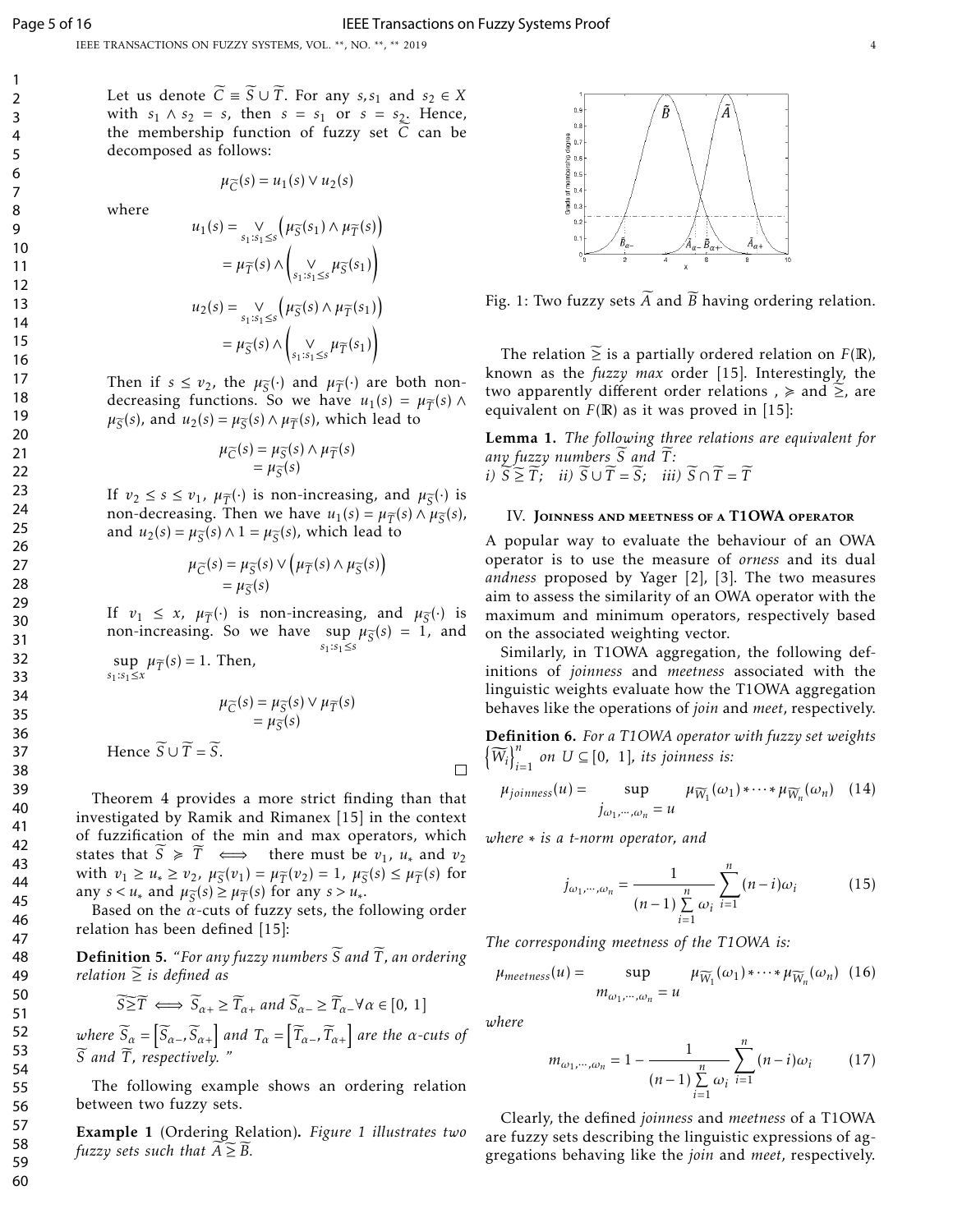$\Box$ 

It is not difficult to calculate that the *joinness* and *meetness* of the *join* operator as a particular T1OWA operator (see the Theorem 2), are *joinness* $({{\widetilde{W_i}}})^n_i$ *i*=1  $=$  1 and *meetness* $\left(\left\{\widetilde{W}_i\right\}_{i=1}^n\right)$ *i*=1  $= 0$ <sup>,</sup> which further confirms that this particular T1OWA operator is the *join* operator of fuzzy sets. Correspondingly, the *joinness* and *meetness* of the *meet* operator as a particular T1OWA operator (see the Theorem 3), are *joinness*  $\left(\left\{\widetilde{W}_i\right\}_{i=1}^n\right)$ *i*=1  $= 0$  and  $meetness\left(\left\lbrace \widetilde{W}_i \right\rbrace^n_{i} \right)$ *i*=1 ) = 1<sup>*,*</sup> confirming that this particular T1OWA operator is the *meet* operator of fuzzy sets.

Moreover, *Example 4* in the *Supplemental Material* depicts the *joinness* of the T1OWA operator shown in *Example 3* in the *Supplemental Material*.

### V. Properties of T1OWA Operators

Yager's OWA operators possess the properties of *idempotence, monotonicity, compensativeness,* and *commutativity* [2]. In this section, we investigate the conditions for these properties to be verified by T1OWA operators.

Firstly, because Yager's OWA operators and the *sup* operators in the (6) and (7) are commutative, the T1OWA operator is *commutative* as well according to its definition in (2).

**Theorem 5.** For any T1OWA operator  $\Phi$  and  $\widetilde{A}^1, \dots, \widetilde{A}^n \in \mathbb{R}$ *F*(R)*,*

$$
\Phi\left(\widetilde{A}^1,\cdots,\widetilde{A}^n\right)=\Phi\left(\widetilde{A}^{p_1},\cdots,\widetilde{A}^{p_n}\right)
$$

*where the sequence*  $\{p_1, \dots, p_n\}$  *is a permutation of the sequence* {1*,*··· *,n*}*.*

The T1OWA operators with linguistic weights also verify the property of *idempotence* as addressed by the following Theorem.

**Theorem 6.** For any fuzzy number A, the T1OWA operators Φ *with fuzzy number weights verify*

$$
\Phi\left(\widetilde{A},\cdots,\widetilde{A}\right)=\widetilde{A}
$$

*Proof.* Let  $y \in \mathbb{R}$  and  $w_1, \dots, w_n, a_1, \dots, a_n \in \mathbb{R}$  such that  $y = \sum_{n=1}^{n}$  $\sum_{i=1}^{n} \overline{w}_i a_{\sigma(i)}$  with  $\overline{w}_i = w_i / \sum_{i=1}^{n}$  $\sum_{i=1}^{n} w_i$ . Convexity of  $\widetilde{A} \in F(\mathbb{R})$ implies that

$$
\mu_{\widetilde{A}}(y) = \mu_{\widetilde{A}}\left(\sum_{i=1}^{n} \bar{w}_i a_{\sigma(i)}\right)
$$
  
\n
$$
\geq \mu_{\widetilde{A}}(a_{\sigma(1)}) \wedge \cdots \wedge \mu_{\widetilde{A}}(a_{\sigma(n)})
$$
  
\n
$$
= \mu_{\widetilde{A}}(a_1) \wedge \cdots \wedge \mu_{\widetilde{A}}(a_n)
$$
  
\n
$$
\geq \mu_{\widetilde{W}^1}(w_1) \wedge \cdots \wedge \mu_{\widetilde{W}^n}(w_n) \wedge \mu_{\widetilde{A}}(a_1) \wedge \cdots \wedge \mu_{\widetilde{A}}(a_n)
$$

The above inequality is true for any possible set of values  $w_1, \dots, w_n, a_1, \dots, a_n \in \mathbb{R}$  such that  $y = \sum_{n=1}^n$  $\sum_{i=1}$   $\bar{w}_i a_{\sigma(i)}$  and therefore it is true that

$$
\mu_{\widetilde{A}}(y) \ge \sup_{\substack{n \\ \sum_{k=1}^n \overline{w}_i a_{\sigma(i)} = y}} \left( \mu_{\widetilde{W}^1}(w_1) \wedge \cdots \wedge \mu_{\widetilde{A}^n}(w_n) \atop * \mu_{\widetilde{A}^1}(a_1) \wedge \cdots \wedge \mu_{\widetilde{A}^n}(a_n) \right)
$$

$$
= \mu_{\widetilde{Y}}(y)
$$

where  $\widetilde{Y} = \Phi\left(\widetilde{A}^1, \cdots, \widetilde{A}^n\right)$ .

In order to prove  $\mu_{\widetilde{Y}}(y) = \mu_{\widetilde{A}}(y)$ , we only need to find a specific combination of  $\hat{w}_1, \dots, \hat{w}_n, \hat{a}_1, \dots, \hat{a}_n \in \mathbb{R}$  such that  $\mu_{\widetilde{W}^1}(\hat{w}_1) \wedge \cdots \wedge \mu_{\widetilde{W}^n}(\hat{w}_n) \wedge \mu_{\widetilde{A}}(\hat{a}_1) \wedge \cdots \wedge \mu_{\widetilde{A}}(\hat{a}_n)$  reaches  $\mu_{\widetilde{A}}(y)$ . For  $\widetilde{W}^i$  ( $\forall i$ ) being a fuzzy number, there exists at least one value  $\hat{w}_i$  such that  $\mu_{\widetilde{W}^i}(\hat{w}_i) = 1$  ( $\forall i$ ). Taking  $\hat{a}_i = y$  ( $\forall i$ ), we have

$$
\mu_{\widetilde{W}^1}(\hat{w}_1) \wedge \cdots \wedge \mu_{\widetilde{W}^n}(\hat{w}_n) \wedge \mu_A(\hat{a}_1) \wedge \cdots \wedge \mu_{\widetilde{A}}(\hat{a}_n) \n= \mu_{\widetilde{A}}(y) \wedge \cdots \wedge \mu_{\widetilde{A}}(y) \n= \mu_{\widetilde{A}}(y)
$$

Consequently  $\mu_{\widetilde{G}}(y) = \mu_{\widetilde{A}}(y)$ *.* 

*and*

In what follows, we investigate how monotonicity is verified by T1OWA operators. Firstly, we propose the *alpha-equivalently-ordered* relation between two sets of fuzzy numbers:

**Definition** 7. Let  $\left\{\widetilde{A}^i\right\}_{i=1}^n$  $\sum_{i=1}^n$  and  $\left{\{\widetilde{B}^i\right\}}_i^n$ *i*=1 *be two sets of fuzzy numbers. The σ and η represent permutations of* {1*,*··· *,n*} *defined by*  $\left\{\widetilde{A}^i_{\alpha +}\right\}_{i=1}^n$  $\prod_{i=1}^n$  and  $\left\{\widetilde{A}_{\alpha-}^i\right\}_{i=1}^n$ *i*=1 *, respectively. If for any α* ∈ [0*,*1]

$$
\widetilde{A}_{\alpha+}^{\sigma(1)} \ge \widetilde{A}_{\alpha+}^{\sigma(2)} \ge \cdots \ge \widetilde{A}_{\alpha+}^{\sigma(n)} \implies
$$
  

$$
\widetilde{B}_{\alpha+}^{\sigma(1)} \ge \widetilde{B}_{\alpha+}^{\sigma(2)} \ge \cdots \ge \widetilde{B}_{\alpha+}^{\sigma(n)}
$$

$$
\widetilde{A}_{\alpha-}^{\eta(1)} \geq \widetilde{A}_{\alpha-}^{\eta(2)} \geq \cdots \geq \widetilde{A}_{\alpha-}^{\eta(n)} \Longrightarrow
$$
  

$$
\widetilde{B}_{\alpha-}^{\eta(1)} \geq \widetilde{B}_{\alpha-}^{\eta(2)} \geq \cdots \geq \widetilde{B}_{\alpha-}^{\eta(n)}
$$

then the fuzzy sets  $\left\{\widetilde{B}^i\right\}_{i=1}^n$ *i*=1 *are said to be alpha-equivalentlyordered with the sets*  $\left\{\begin{matrix} \overline{\widetilde{A}}^i \\ \overline{A}^i \end{matrix}\right\}_{i=1}^n$ *i*=1 *.*

The following example illustrates the *alphaequivalently-ordered* relation, while *Example 7* in the *Supplemental Material* gives a counterexample of the *alpha-equivalently-ordered* relation.

Example 2 (Alpha-equivalently-ordered Relation). *Fig-* $\mu$ re 2 illustrates a group of three fuzzy numbers  $\{\widetilde{B}^1,\widetilde{B}^2,\widetilde{B}^3\}$ *being alpha-equivalently-ordered with the group of three*  $fuzzy numbers \{ \widetilde{A}^1, \widetilde{A}^2, \widetilde{A}^3 \}.$ 



Fig. 2: *Alpha-equivalently-ordered* fuzzy numbers  $\widetilde{B}^1$ ,  $\widetilde{B}^2$ ,  $\widetilde{B}^3$  (bottom) with  $\widetilde{A}^1$ ,  $\widetilde{A}^2$ ,  $\widetilde{A}^3$  (up)

> 59 60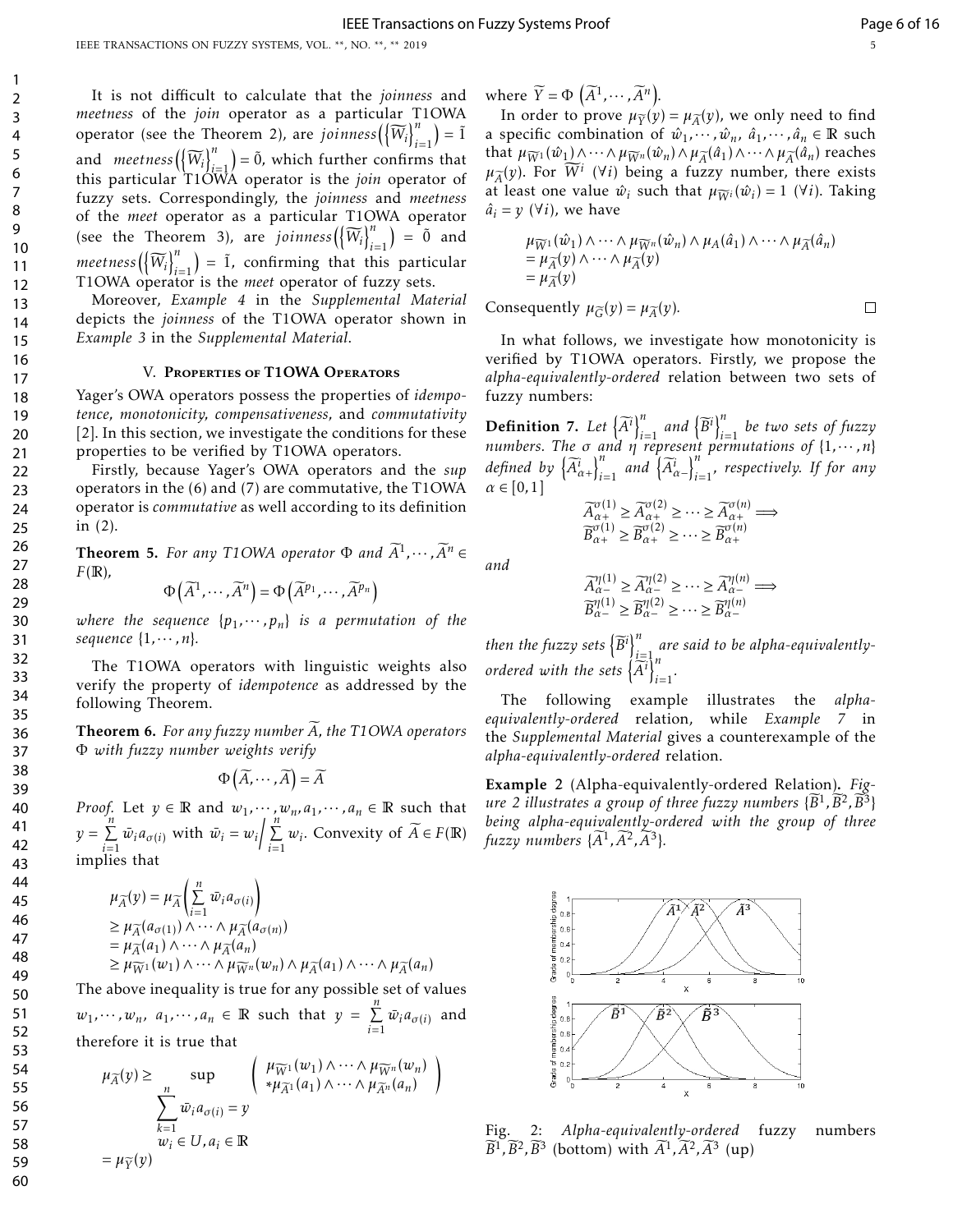IEEE TRANSACTIONS ON FUZZY SYSTEMS, VOL. \*\*, NO. \*\*, \*\* 2019 6

The following Theorem states the conditions under which T1OWA operators are *monotonic* in the sense of partial order relation of fuzzy sets.

Theorem 7. *Let* Φ *be a T1OWA operator. Supposing the* two sets of fuzzy numbers  $\left\{ \widetilde{A}^{i}\right\} _{i_{z}}^{n}$  $\sum_{i=1}^n$  and  $\left\{\widetilde{B}^i\right\}_{i=1}^n$ *i*=1 *be alphaequivalently-ordered. If*  $\forall i$ *,*  $\widetilde{A}^i \geq \widetilde{B}^i$  *, then* 

$$
\Phi\left(\widetilde{A}^1,\cdots,\widetilde{A}^n\right) \geq \Phi\left(\widetilde{B}^1,\cdots,\widetilde{B}^n\right)
$$

*Proof.* As defined in (3), for each  $\alpha \in [0,1]$ , the  $\alpha$ -level aggregation of  $\left\{\widetilde{A}^i\right\}_{i=1}^n$  $\sum_{i=1}^{\infty}$  by  $\Phi$  is

$$
\Phi_{\alpha} \left( \widetilde{A}_{\alpha}^1, \cdots, \widetilde{A}_{\alpha}^n \right) = \\ \begin{cases} \sum\limits_{i=1}^n w_i a_{\sigma(i)} \\ \sum\limits_{i=1}^n w_i \end{cases} w_i \in \widetilde{W}_{\alpha}^i, a_i \in \widetilde{A}_{\alpha}^i, i = 1, \cdots, n \Bigg\}
$$

We know from Theorem 1 that  $\Phi\left(\widetilde{A}^1,\cdots,\widetilde{A}^n\right)$ *α* =  $\Phi_{\alpha}\left(\widetilde{A}^1_{\alpha},\cdots,\widetilde{A}^n_{\alpha}\right)$ , therefore

$$
\left(\Phi\left(\widetilde{A}^{1},\cdots,\widetilde{A}^{n}\right)\right)_{\alpha+}=\Phi_{\alpha}\left(\widetilde{A}^{1}_{\alpha},\cdots,\widetilde{A}^{n}_{\alpha}\right)_{+}
$$
\n
$$
=\max_{\substack{\widetilde{W}^{i}_{\alpha-} \leq w_{i} \leq \widetilde{W}^{i}_{\alpha+} \\ \widetilde{A}^{i}_{\alpha-} \leq a_{i} \leq \widetilde{A}^{i}_{\alpha+} \\ \widetilde{W}^{i}_{\alpha+} \leq \widetilde{A}^{i}_{\alpha+} \\ \widetilde{W}^{i}_{\alpha-} \leq w_{i} \leq \widetilde{W}^{i}_{\alpha+} \sum_{i=1}^{n} w_{i} \widetilde{A}^{\sigma(i)}_{\alpha+}}\n\n=\max_{\substack{\sum_{i=1}^{n} w_{i} \widetilde{A}^{\sigma(i)}_{\alpha+} \\ \sum_{i=1}^{n} w_{i} \\ \widetilde{W}^{i}_{\alpha+} \leq w_{i} \leq \widetilde{W}^{i}_{\alpha+} \sum_{i=1}^{n} w_{i}}}
$$

Because  $\widetilde{A}^i \ge \widetilde{B}^i$ , and  $\left\{\widetilde{B}^i\right\}_{i=1}^n$ *i*=1 is *alpha-equivalently-ordered* with  $\left\{\widetilde{A}^i\right\}_{i=1}^n$ *i*<sub> $i=1$ , then we have that  $\widetilde{A}_{\alpha+}^{\sigma(1)} \geq \widetilde{A}_{\alpha+}^{\sigma(2)} \geq \cdots \geq \widetilde{A}_{\alpha+}^{\sigma(n)}$  $\widetilde{B}_{\alpha+}^{\sigma(1)} \geq B_{\alpha+}^{\sigma(2)} \geq \cdots \geq \widetilde{B}_{\alpha+}^{\sigma(n)}.$  Thus,

$$
\left(\Phi\left(\widetilde{A}^{1},\cdots,\widetilde{A}^{n}\right)\right)_{\alpha+} \geq \max_{\widetilde{W}_{\alpha-}^{i} \leq w_{i} \leq \widetilde{W}_{\alpha+}^{i}} \frac{\sum\limits_{i=1}^{n} w_{i} \widetilde{B}_{\alpha+}^{\sigma(i)}}{\sum\limits_{i=1}^{n} w_{i}}
$$

$$
= \Phi_{\alpha}\left(\widetilde{B}_{\alpha}^{1},\cdots,\widetilde{B}_{\alpha}^{n}\right)_{+}
$$

Because  $\Phi\left(\widetilde{B}^1,\cdots,\widetilde{B}^n\right)_{\alpha} = \Phi_{\alpha}\left(\widetilde{B}^1_{\alpha},\cdots,\widetilde{B}^n_{\alpha}\right)$ , we conclude that  $(\Phi(\widetilde{A}^1, \cdots, \widetilde{A}^n))_{\alpha+1}^{\alpha}$  $\mathbb{E}\left(\Phi\left(\widetilde{B}^1,\cdots,\widetilde{B}^n\right)\right)$  $a^+$ . A similar reasoning leads to  $(\Phi(\widetilde{A}^1, \dots, \widetilde{A}^n))$  $\alpha_{-} \geq (\Phi\left(\overline{B}^1,\cdots,\overline{B}^n\right))$ *α*− *.* Hence  $\Phi\left(\widetilde{A}^1,\cdots,\widetilde{A}^n\right) \geq \Phi\left(\widetilde{B}^1,\cdots,\widetilde{B}^n\right)$ 

 $\Box$ 

The following example illustrates how the monotonic relation of aggregation in terms of  $\geq$  can be maintained for the aggregated objects which are *alpha-equivalentlyordered*.

**Example 3** (Monotonic Relation). *The fuzzy sets*  $\left\{\widetilde{B}^i\right\}_{i=1}^3$ *i*=1 *depicted in Figure 2 are alpha-equivalently-ordered with*  $\left\{\overline{A}^i\right\}_{i=1}^3$  $\sum_{i=1}^{3}$ , and  $\widetilde{A}^{i} \geqslant \widetilde{B}^{i}$  (*i* = 1, 2, 3)*.* Figure 4 illustrates the *results of aggregating the fuzzy numbers in Figure 2 by a T1OWA operator* Φ *with the linguistic weights defined in Figure 3 respectively:*  $\bar{G} = \Phi\left(\widetilde{A}^1, \widetilde{A}^2, \widetilde{A}^3\right), \hat{G} = \Phi\left(\widetilde{B}^1, \widetilde{B}^2, \widetilde{B}^3\right)$ . *It is clear that for each*  $\alpha \in [0,1]$ ,  $\bar{G}_{\alpha-} \geq \hat{G}_{\alpha-}$ , and  $\bar{G}_{\alpha+} \geq$  $\hat{G}_{\alpha+}$ *, i.e.*  $\bar{G} \geq \hat{G}$ *.* 



Fig. 3: Linguistic weights of a T1OWA operator:  $\widetilde{W}^1$  (topleft),  $\widetilde{W}^2$  (top-right), and  $\widetilde{W}_3$  (bottom)



Fig. 4: Monotonic relation preserved in the results of aggregating the fuzzy numbers in Fig. 2 by a T1OWA operator defined by the linguistic weights in Fig.3

The next Theorem states that the *meet* and *join* operators are the lower bound and upper bound of T1OWA aggregation in the sense of *partial order relation*.

Theorem 8. *Any T1OWA operator* Ψ *is between the join, J, and the meet, M:*

$$
J(\widetilde{A}^1, \cdots \widetilde{A}^n) \ge \Psi(\widetilde{A}^1, \cdots, \widetilde{A}^n) \ge M(\widetilde{A}^1, \cdots \widetilde{A}^n)
$$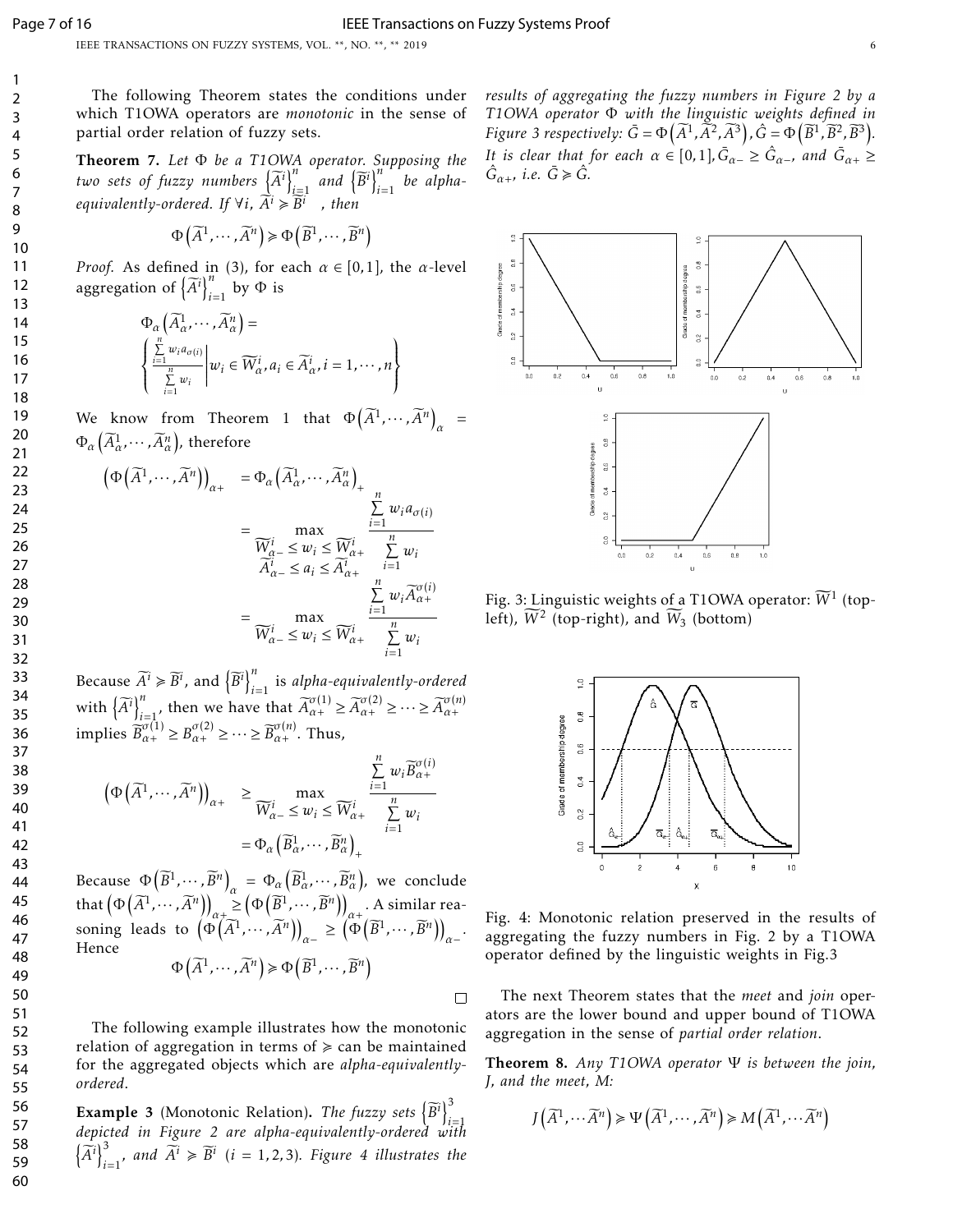*Proof.* According to (3), for each  $\alpha \in [0,1]$ , the  $\alpha$ -level aggregation of  $\left\{\widetilde{A}^i\right\}_{i=1}^n$  $\int_{i=1}^{1}$  by the T1OWA operator, *J*, is

$$
\begin{array}{l} J_{\alpha}\left(\widetilde{A}^1_{\alpha},\cdots,\widetilde{A}^n_{\alpha}\right)= \\ \left\{\begin{aligned} \sum\limits_{i=1}^n w_ia_{\sigma(i)}\\ \sum\limits_{i=1}^n w_i \end{aligned}\bigg| w_1\in \widetilde{1}_\alpha,\ w_i\in \widetilde{0}_\alpha\ (i\neq 1),\ a_i\in \widetilde{A}^i_\alpha(\forall i)\right\} \end{array}
$$

We have that  $\tilde{1}_\alpha = \{1\}$ ,  $\tilde{0}_\alpha = \{0\}$ . Thus,

$$
J_{\alpha}\left(\widetilde{A}_{\alpha}^{1},\cdots,\widetilde{A}_{\alpha}^{n}\right) = \begin{cases} a_{\sigma(1)}|a_{i} \in \widetilde{A}_{\alpha}^{i}, \ i = 1,\cdots n \end{cases}
$$

$$
= \begin{cases} \max\{a_{1},\cdots,a_{n}\}|a_{i} \in \widetilde{A}_{\alpha}^{i}(\forall i) \end{cases}
$$

As a result, the end points of the *α*-cut intervals are

$$
J_{\alpha}(\widetilde{A}^1_{\alpha}, \cdots, \widetilde{A}^n_{\alpha})_+ = \max(\widetilde{A}^1_{\alpha+}, \cdots, \widetilde{A}^n_{\alpha+});
$$
  

$$
J_{\alpha}(\widetilde{A}^1_{\alpha}, \cdots, \widetilde{A}^n_{\alpha})_- = \max(\widetilde{A}^1_{\alpha-}, \cdots, \widetilde{A}^n_{\alpha-})
$$

The *α*-level aggregation of  $\left\{\widetilde{A}^i\right\}_{i=1}^n$  $\int_{i=1}^{1}$  by a general T1OWA operator Ψ is,

$$
\Psi_{\alpha}\left(\widetilde{A}_{\alpha}^1,\cdots,\widetilde{A}_{\alpha}^n\right)=\left\{\frac{\sum\limits_{i=1}^nw_{i}a_{\sigma(i)}}{\sum\limits_{i=1}^nw_{i}}\middle| w_{i}\in\widetilde{W}_{\alpha}^i,a_{i}\in\widetilde{A}_{\alpha}^i(\forall i)\right\}
$$

Furthermore,

$$
(\Psi(\overline{A}^1, \dots, \overline{A}^n))_{\alpha+}
$$
  
\n
$$
= \Psi_{\alpha}(\overline{A}_{\alpha}^1, \dots, \overline{A}_{\alpha}^n)_{+}
$$
  
\n
$$
= \max_{\widetilde{W}_{\alpha-}^i \leq w_i \leq \widetilde{W}_{\alpha+}^i} \frac{\sum_{i=1}^n w_i a_{\sigma(i)}}{\sum_{i=1}^n w_i}
$$
  
\n
$$
= \overline{W}_{\alpha-}^i \leq a_i \leq \overline{A}_{\alpha+}^i \qquad \sum_{i=1}^n w_i
$$
  
\n
$$
= \overline{W}_{\alpha-}^i \leq w_i \leq \overline{W}_{\alpha+}^i + \sum_{i=1}^n w_i
$$
  
\n
$$
\leq \frac{\sum_{i=1}^n w_i \max(\overline{A}_{\alpha+}^1, \dots, \overline{A}_{\alpha+}^n)}{\sum_{i=1}^n w_i \max(\overline{A}_{\alpha+}^1, \dots, \overline{A}_{\alpha+}^n)}
$$
  
\n
$$
= \max(\overline{A}_{\alpha+}^1, \dots, \overline{A}_{\alpha+}^n)
$$

We have proved that  $\left(\Psi\big(\widetilde{A}^1,\cdots,\widetilde{A}^n\big)\right)$ *α*+ ≤  $J_{\alpha}\left(\widetilde{A}^1_{\alpha}, \cdots, \widetilde{A}^n_{\alpha}\right)$  $_{+}$  . Similarly, we have  $\left(\Psi\big(\widetilde{A}^{1},\cdots,\widetilde{A}^{n}\big)\right)$ *α*− ≤  $J_{\alpha}\left(\widetilde{A}_{\alpha}^1, \cdots, \widetilde{A}_{\alpha}^n\right)$ . So we prove that

$$
J\left(\widetilde{A}^1,\cdots,\widetilde{A}^n\right) \geq \Psi\left(\widetilde{A}^1,\cdots,\widetilde{A}^n\right)
$$

We omit the proof of the other inequality:  $\Psi(\widetilde{A}^1, \cdots, \widetilde{A}^n) \geq M(\widetilde{A}^1, \cdots, \widetilde{A}^n)$ , because it follows the same above line of reasoning.  $\Box$ 

According to Theorem 8, the *join* and *meet* operators are two extreme cases of T1OWA operators. T1OWA aggregation is located between the *meet* and the *join* of all the individual operands, i.e., T1OWA operators are *compensative*: low aggregation in the sense of approaching the *meet* operation is compensated by high aggregation in the sense of approaching the *join* operation.

*Example 8* in the *Supplemental Material* illustrates the validation of how a T1OWA aggregation maintains the compensative property in terms of *partial roder relations* of fuzzy numbers.

# VI. A Case Study and Experimental Results

*A. Diabetes Diagnosis by T1OWA Based Fuzzy Inference System*

T1OWA operators have gained many real-world applications in different domains [10], [12], [13]. In this subsection, we further provide a practical application of T1OWA operators to 'Pima Indian Diabetes' for integrated patient diagnosis.

The 'Pima Indian Diabetes' dataset [18] describes the clinical conditions of 768 females who develop Type-2 diabetes. All patients in this dataset were women  $(\geq 21$  years old): 500 (65.1%) healthy and 268 (34.9%) with diabetes. It can be seen that this is an imbalanced dataset. Eight attributes describe the patients: age (years), plasma glucose concentration (*plaGlu*), number of times pregnant, triceps skin fold thickness (mm), diastolic blood pressure (mmHg), body mass index (*BMI*) ((weight in *kg*)/(height in *m*<sup>2</sup> )), 2-hour serum insulin (*mmol/L*), and diabetes pedigree function. The outcome is a class variable (0 or 1): *1=diabetic*, *0=non-diabetetic*.

In contrast to other studies using the 'Pima Indian Diabetes' dataset, we take into account two further underlying issues with the data. One issue is that clearly this is an imbalanced dataset: hence, the widely used assessment metric, *classification rate* (CR) (also known as *accuracy*), is not appropriate and not reliable to assess such a real clinical scenario. For imbalanced datasets, which are very common in clinical studies, the *F*1 score and balanced CR (BCR) are a preferred metric, as they makes more sense than others:  $F_1$  – *score* = (2 · *recall*·*precision*)*/*(*recall*+*precision*); *BCR* = (*sensitivity*+ *specif icity*)*/*2.

The second issue is that the majority of the existing studies using this dataset did not consider its underlying missing value problem. Indeed, there are no specifically labelled missing values in the dataset. But this cannot be the case, because so many zeros are used to represent the status of attributes where they are biologically impossible, such as the attributes of glucose concentration (5 records of zeros), triceps skin fold thickness (227 records of zeros), blood pressure (35 records of zeros), insulin (374 records of zeros), and body mass index (11 records of zeros). It is highly plausible that these zero values were actually originally used to encode missing values in these fields. In our study, we considered these zeros as missing values and used the nearest-neighbor method to impute them. Then we apply different T1OWA aggregations to non-stationary fuzzy sets [16], [17] to find the optimal diagnoses of diabetes.

Given a standard fuzzy system as a baseline system, the T1OWA based non-stationary fuzzy system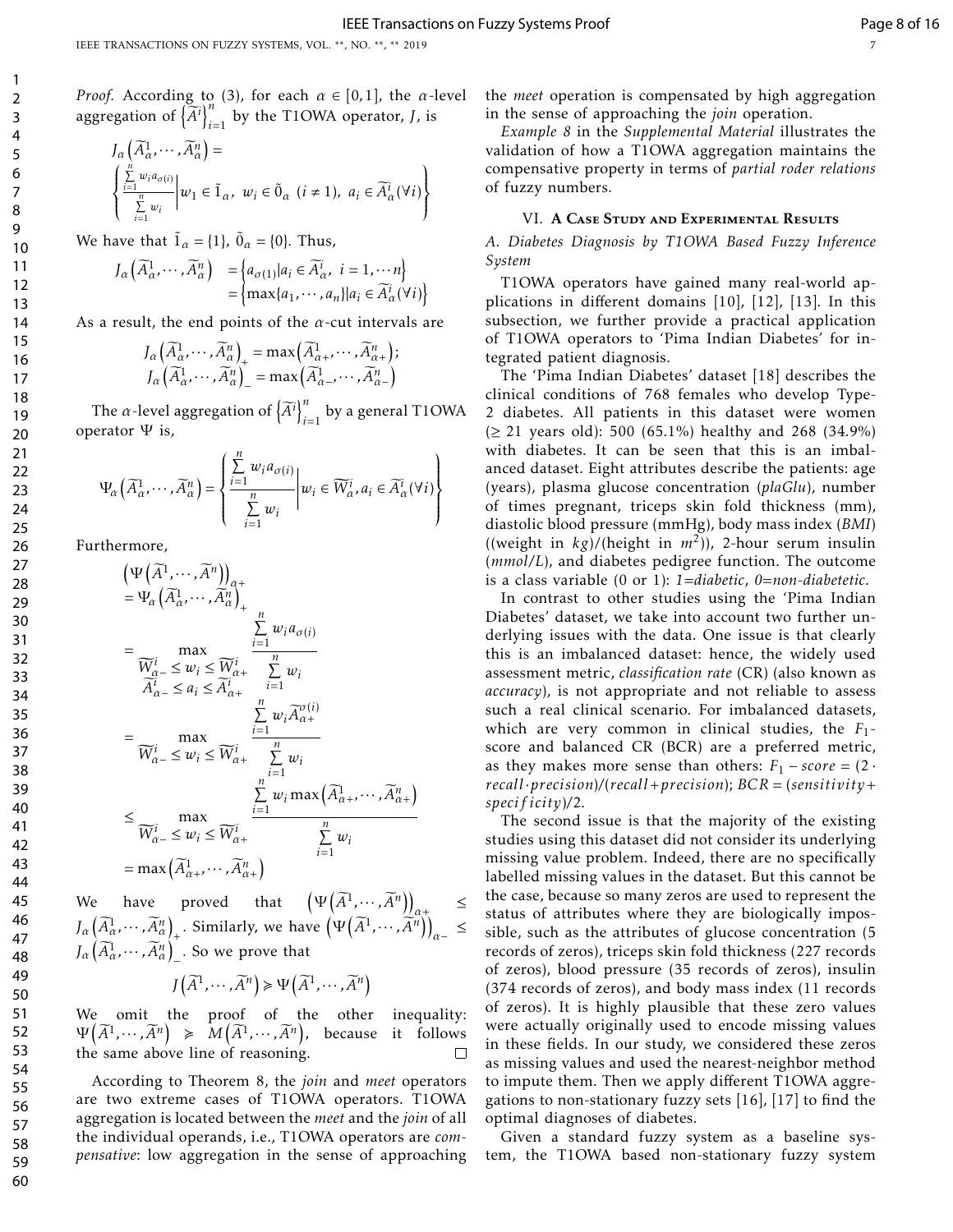(T1OWANFS) (see Figure 8 in the *Supplemental Material*) proceeds as follows. First, in each run, the crisp numbers of each input variable are fuzzified by a fuzzifier function, such as singleton or non-singleton function. These fuzzified input sets then feed into the inference engine with the given rulebase to conduct operations of union and intersection on these fuzzy sets, and perform composition of the relations. Such a process is repeated *n* runs, so *n* fuzzy set outputs are produced. Then a T1OWA aggregation operation is applied to these sets to achieve an overall solution. Finally, a crisp output is generated via defuzzification of this overall output fuzzy set.

The rulebase in this study consists of the following four rules based on two attributes of *plaGlu* and *BMI*:

- 1) *Rule 1: if (plaGlu is high) then Diabetic;*
- 2) *Rule 2: if (plaGlu is medium) and (BMI is high) then Diabetic;*
- 3) *Rule 3: if (plaGlu is low) then Non-Diabetic;*
- 4) *Rule 4: if (plaGlu is medium) and (BMI is low) then Non-Diabetic.*

where the variables *plaGlu*, *BMI* and *outcome* are described by baseline fuzzy sets (see Figure 9 of the *Supplemental Material*). Their corresponding non-stationary fuzzy sets were generated based on these baseline sets  $[16]$ ,  $[17]$ . In our study, the non-stationary fuzzy system ran ten times to generate the diagnoses for each patient (Figure 10 in the *Supplemental Material* shows an example of ten fuzzy decision outputs for a patient). The system performance is evaluted in terms of  $F_1$ -score and BCR.

We use five different types of T1OWA operators in this case study to aggregate the fuzzy diagnosis from nonstationary fuzzy inference engine (see Figure 8 in the *Supplemental Material*):

- 1) the standard *join* operator: denoted as *join NFS*;
- 2) the standard *meet* operator: denoted as *meet NFS*;
- 3) join-like T1OWA operators with the linguistic weight  $\widetilde{W}_1$  as in Figure 3a and others  $\widetilde{W}_i(i \neq 1)$  as in Figure 3b in the *Supplemental Material* to aggregate the 10 output sets for diabetes diagnosis: denoted as *JLT1OWA NFS*;
	- 4) meet-like T1OWA operators with the last linguistic weight  $\widetilde{W}_{10}$  as in Figure 3a and others  $\widetilde{W}_{i}(i \neq 10)$  as in Figure 3b in the *Supplemental Material*: denoted as *MLT1OWA NFS*;
	- 5) a T1OWA operator with linguistic weights implementing the fuzzy majority represented by the type-2 quantifier *'most'* [4]: denoted as *T2MT1OWA NFS*.

Figure 5 depicts an example of corresponding results of aggregating ten fuzzy decisions from non-stationary fuzzy inference engine for one patient (See Figure 10 in the *Supplemental Material*) by the above five T1OWA operators. These aggregated fuzzy outputs are then defuzzified to generate crisp values as final outputs.

The above examples demonstrate the advantages of these T1OWA operators to aggregate the uncertain information modelled by fuzzy sets. The *T2MT1OWA NFS* operator implements the '*soft*' majority in aggregating a group of uncertain decisions (perhaps expressed linguistically as *"most of the decisions should be satisfied"*), which is much closer to the real human perception in decision making than traditional aggregation methods. Figure 11 in the *Supplemental Material* illustrates the *joinness* of the operator, *T2MT1OWA NFS*, which clearly shows that the quantifier '*most*' guided operator approaches the meet operation (expressed linguistically as *"all decisions should be satisfied"*). As a matter of fact, such a linguistic quantifier based aggregation can be treated as a manifestation of a semantically guided aggregation [2], [4].



Fig. 5: Example of aggregation results of 10 fuzzy output decisions (from non-stationary fuzzy inference engine for a patient) by the five different T1OWA operators.

To validate the *compensative* property of these T1OWA operators, let us assume the aggregation results of the five operators shown in Figure 5 (*join NFS*, *meet NFS*, *JLT1OWA NFS*, *MLT1OWA NFS* and *T2MT1OWA NFS*) be represented as *J*, *M*, *JL*, *ML*, and *T*, respectively. Taking *T2MT1OWA NFS* as an example, for any *α* level in Figure 5, it can be seen that

$$
\widetilde{J}_{\alpha+} \geq \widetilde{T}_{\alpha+} \geq \widetilde{M}_{\alpha+}
$$
 and  $\widetilde{J}_{\alpha-} \geq \widetilde{T}_{\alpha-} \geq \widetilde{M}_{\alpha-} \forall \alpha \in [0, 1]$ 

Therefore, according to Definition 5, and because the relations  $\ge$  and  $\leq$  are equivalent, we get  $\overline{J} \geq T \geq \overline{M}$ , i.e., the T2MT1OWA operator verifies *Theorem* 8, and the *compensative* property holds in this case study.

Furthermore, we show a comparison (in terms of *F*1 score and BCR) with the following existing methods: (i) standard fuzzy weighted average (FWA) operators [19]; and (ii) a zero-order Takagi-Sugeno fuzzy system with two rules (TSFSTR) [20]. Table I summarises the performances of these approaches. It can be seen that the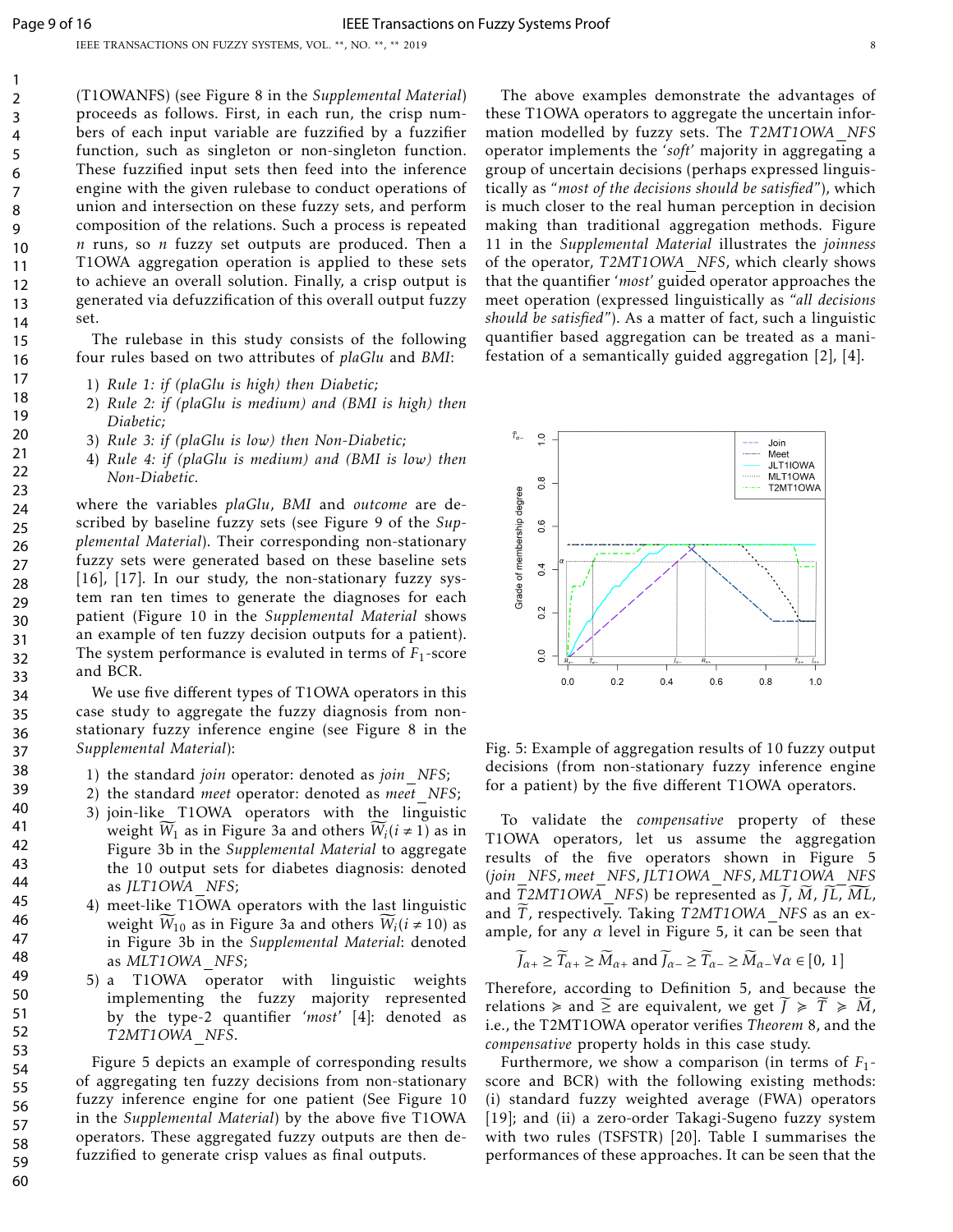$\overline{a}$ 

 $\overline{a}$ 

| Approach              | <b>CR</b> | Recall | Specificity | Precision | $F_1$ -score | <b>BCR</b> |
|-----------------------|-----------|--------|-------------|-----------|--------------|------------|
| Meet NFS              | 0.760     | 0.519  | 0.890       | 0.716     | 0.602        | 0.704      |
| MLT1OWA NFS           | 0.760     | 0.519  | 0.890       | 0.716     | 0.602        | 0.704      |
| T2MT1OWA NFS          | 0.759     | 0.586  | 0.852       | 0.680     | 0.629        | 0.719      |
| ILT1OWA<br><b>NFS</b> | 0.746     | 0.683  | 0.780       | 0.625     | 0.652        | 0.731      |
| Join NFS              | 0.746     | 0.683  | 0.780       | 0.625     | 0.652        | 0.731      |
| <b>FWA</b>            | 0.751     | 0.619  | 0.822       | 0.651     | 0.635        | 0.721      |
| <b>TSESTR</b>         | 0.716     | 0.455  | 0.856       | 0.629     | 0.528        | 0.656      |
|                       |           |        |             |           |              |            |

TABLE I: Performances of different approaches to diabetes diagnosis

TABLE II: Time-costs of Type-1 OWA Aggregations for Diabetes Diagnoses (in minutes)

| <b>Setting</b>     | $n_r = 100, n_u = 30, n = 10$ |                 | $n_r = 10, n_u = 5, n = 3$ |                 |  |
|--------------------|-------------------------------|-----------------|----------------------------|-----------------|--|
| Method             | Alpha-Level Approach          | Direct Approach | Alpha-Level Approach       | Direct Approach |  |
| join NFS           | 2.927                         | Infeasible      | 0.295                      | 8.786           |  |
| <b>ILT1OWA NFS</b> | 2.861                         | Infeasible      | 0.294                      | 123640.300      |  |
| MLT1OWA NFS        | 2.919                         | Infeasible      | 0.302                      | 109579.800      |  |
| meet NFS           | 2.982                         | Infeasible      | 0.297                      | 8.589           |  |

*JLT1OWA NFS* and *join* achieved the best performance in terms of *F*1-score and BCR. The JLT1OWA NFS significantly improved the recall without sacrificing much precision, so that a better  $F_1$ -score was achieved.

# *B. Validation of Computing Efficiencies of Alpha-Level Approach to T1OWA Operations in Real World Applications*

The *Direct Approach* [4] and *Alpha-Level Approach* [5] generate the same results of aggregating fuzzy sets as shown in the *Representation Theorem of Type-1 OWA Operators* (Theorem 1). However, the *Direct Approach* is an exponential-time algorithm that takes *O*(*K n* ) operations [5], in which the constant *K* depends on  $n_u \cdot n_x$ , where *n* is the number of fuzzy sets to be aggregated, *n<sup>u</sup>* is the number of sampling points on the domain [0*,* 1] of the T1OWA operator's linguistic weights, and *n<sup>x</sup>* is the number of sampling points on the domain of the fuzzy sets to be aggregated. In comparison, the *Alpha-Level Approach* is a linear-time algorithm, taking *O*(*n*) operations [5]. Therefore, the *Alpha-Level Approach* can be used to implement T1OWA aggregations in real-time applications.

In the subsection VI-A, the T1OWA based fuzzy decision making for diabetes was implemented by the *Alpha-Level Approach*. The domains of the linguistic weights and fuzzy sets have to be discretized. The default settings are:  $n_u = 30$  and  $n_x = 100$ , while  $n = 10$  (i.e. ten fuzzy decisions). However, such settings are unworkable for the *Direct Approach* in implementation due to the oversized vectors which need to be created by the computer. For comparison, therefore, simplified settings are used, such that  $n_u = 5$  and  $n_x = 10$ , while  $n = 3$ . Even under such simplified settings, it is estimated that the *Direct Approach* still takes days to complete the diagnoses for all 768 patients using the *meet-like* or *join-like* T1OWA operators. Our solution to calculation of time-cost was: firstly, the time-cost, *tc*1, of the *Direct Approach* to aggregating three fuzzy decisions for only one patient is calculated; then, the total time-cost is  $768 \cdot tc_1$ . Table II shows the time-costs of the two approaches to diagnosing diabetic patients by the T1OWA operators, *join NFS*, *meet NFS*, *JLT1OWA NFS* and *MLT1OWA NFS*. This validated that the *Alpha-Level Approach* can achieve much higher computing efficiency than the *Direct Approach* to aggregating fuzzy sets in the manner of OWA operation in real-world applications.

The experimental results were generated in *R* on a computer with Intel(R) Core i5-4440@3.10GHz and 16GB memory. The *R* codes for type-1 OWA aggregations are available upon request.

## VII. Discussion and Conclusion

As a generalization of Yager's OWA operator, T1OWA operators provide an efficient tool to aggregate uncertain information modelled by fuzzy sets in soft decision making. By appropriately selecting fuzzy sets for the weights, various forms of T1OWA operators can be created to fulfill different tasks under multi-granular linguistic contexts. This has been demonstrated in the above case study of diabetic diagnosis, which is an imbalanced data problem. By appropriately selecting the uncertain weights to favour the rare class, such as the *join-like* T1OWA operator for the diabetic class, the T1OWA aggregation approach has the potential to enable standard classifiers to be a cost-sensitive approach, whereby the cost of misclassifying the rare class is higher than the cost of misclassifying the other class. This topic merits further research. In addition, to date, T1OWA operators only consider the t-norm (minimum) and tconorm (maximum); but how T1OWA aggregations and properties vary by using different forms of t-norm and t-conorm is an interesting research problem.

In summary, this paper has proven that T1OWA operators verify the same properties which hold for Yager's OWA operator, namely: *idempotence*, *monotonicity*, *compensativeness*, and *commutativity*. Such theoretical analy-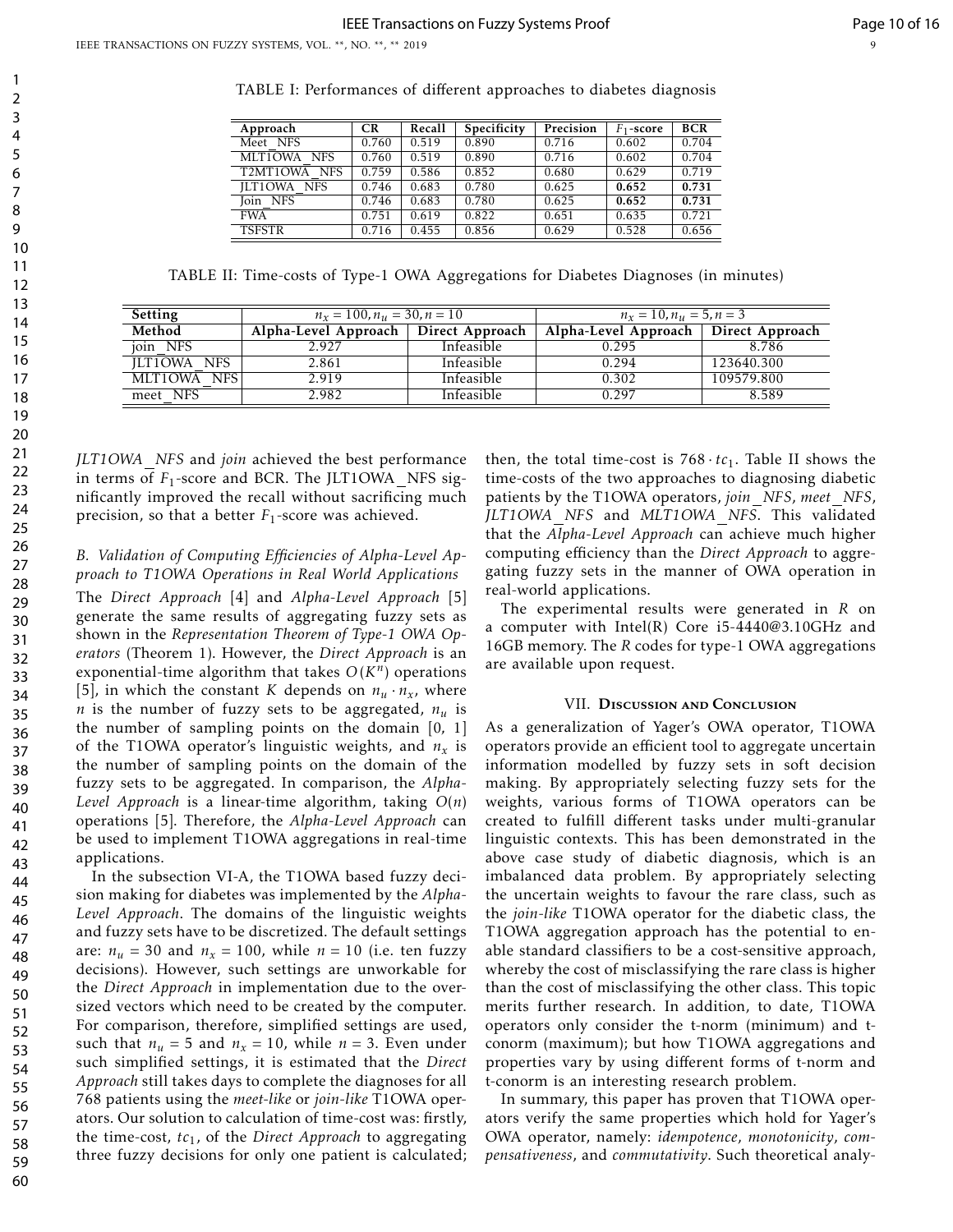IEEE TRANSACTIONS ON FUZZY SYSTEMS, VOL. \*\*, NO. \*\*, \*\* 2019 10

ses provide a solid foundation for T1OWA operators to be applied widely in di fferent scenarios.

### **REFERENCES**

- [1] D. H. Hong and S. Han, "The General Least Square Deviation OWA Operator Problem," *Mathematics* 2019, 7(4), 326; doi:10.3390/math7040326 .
- [2] R. R. Yager, "On ordered weighted averaging aggregation operators in multi-criteria decision making," *IEEE Trans. on Systems, Man and Cybernetics*, vol.18, pp.183-190, 1988.
- [3] A. Kishor, A. K. Singh, A. Sonam, N. Pal, "A New Family of OWA Operators Featuring Constant Orness," *IEEE Trans. on Fuzzy Systems*, 2020 (Appearing).
- [4] S.-M. Zhou, F. Chiclana, R. I. John, and J. M. Garibaldi, "Type-1 OWA operators for aggregating uncertain information with uncertain weights induced by type-2 linguistic quantifiers," *Fuzzy Sets and Systems*, vol.159, no.24, pp.3281-3296, 2008.
- [5] S.-M. Zhou, F. Chiclana, R. I. John, and J. M. Garibaldi, "Alpha-Level Aggregation: A Practical Approach to Type-1 OWA Operation for Aggregating Uncertain Information with Applications to Breast Cancer Treatments," *IEEE Trans. on Knowledge and Data Engineering*, vol.23, issue 10, pp. 1455 - 1468, 2011.
- [6] L. A. Zadeh, "The concept of a linguistic variable and its application to approximate reasoning-2," *Information Science* , vol. 8, pp. 301-357, 1975.
- [7] J. M. Mendel and R. I. John, "Type-2 fuzzy sets made simple," *IEEE Trans. on Fuzzy Systems*, vol.10, no.2, pp.117-127, 2002.
- [8] S.-M. Zhou, J. M. Garibaldi, R. I. John and F. Chiclana, "On constructing parsimonious type-2 fuzzy logic systems via influential rule selection," *IEEE Trans. on Fuzzy Systems*, vol.17, no.3, pp.654-667, 2009.
- [9] D. Wu, J. Huang, "Ordered Novel Weighted Averages," In: John et al (eds) *Type-2 Fuzzy Logic and Systems*. Studies in Fuzziness and Soft Computing, vol 362. Springer, 2018.
- [10] A.R. Buck, J.M. Keller, M. Popescu, "An *α*-Level OWA Implementation of Bounded Rationality for Fuzzy Route Selection," In: Jamshidi M., Kreinovich V., Kacprzyk J. (eds) *Advance Trends in Soft Computing*. Studies in Fuzziness and Soft Computing, vol 312. Springer, 2014.
- [11] H. Hu, Q. Yang, Y. Cai, "An opposite direction searching algorithm for calculating the type-1 ordered weighted average," *Knowledge-Based Systems* 52 (2013) 176-180
- [12] F. Chiclana, F. Mata, L. G. Perez, E. Herrera-Viedma, "Type-1 OWA Unbalanced Fuzzy Linguistic Aggregation Methodology: Application to Eurobonds Credit Risk Evaluation," *International Journal of Intelligent Systems*, Vol. 33, 1071-1088, 2018.
- [13] F. Mata, L. G. Perez, S.-M. Zhou, and F. Chiclana, "Type-1 OWA methodology to consensus reaching processes in multigranular linguistic contexts," *Knowledge-Based Systems*, Volume 58, March 2014, Pages 11-22
- [14] F. Chiclana, S.-M. Zhou, "Type-reduction of general type-2 fuzzy sets: The type-1 OWA method," *International Journal of Intelligent Systems*, vol. 28, pp.505 - 522, 2013
- [15] J. Ramik and J. Rimanek, "Inequality relation between fuzzy numbers and its use in fuzzy operation," *Fuzzy Sets and Systems* , vol.16, pp. 123-138, 1985.
- [16] J. M. Garibaldi and T. Ozen, "Uncertain fuzzy reasoning: a case study in modelling expert decision making," *IEEE Trans. Fuzzy Systems*, vol.15, pp.16-30, 2007.
- [17] J. M. Garibaldi, M. Jaroszewski and S. Musikasuwan, "Nonstationary fuzzy sets," *IEEE Trans. Fuzzy Systems*, vol.16, pp.1072-1086, 2008.<br>[18] UCI repository
- repository of machine learning databases, Mertz and P. M. Murphy. [Online]. Available: http://www.ics.uci.edu/pub/machinelearning-data-bases
- [19] F. Liu and J. M. Mendel. "Aggregation Using the Fuzzy Weighted Average as Computed by the Karnik–Mendel Algorithms," *IEEE Trans. on Fuzzy Systems*, vol.16, issue 1, Feb. 2008, pp. 1 - 12
- [20] N. Settouti, M. A. Chikh, and M. Saidi,"Generating fuzzy rules for constructing interpretable classifier of diabetes disease,' Australasian physical and engineering sciences in medicine 35(3):257-70,August 2012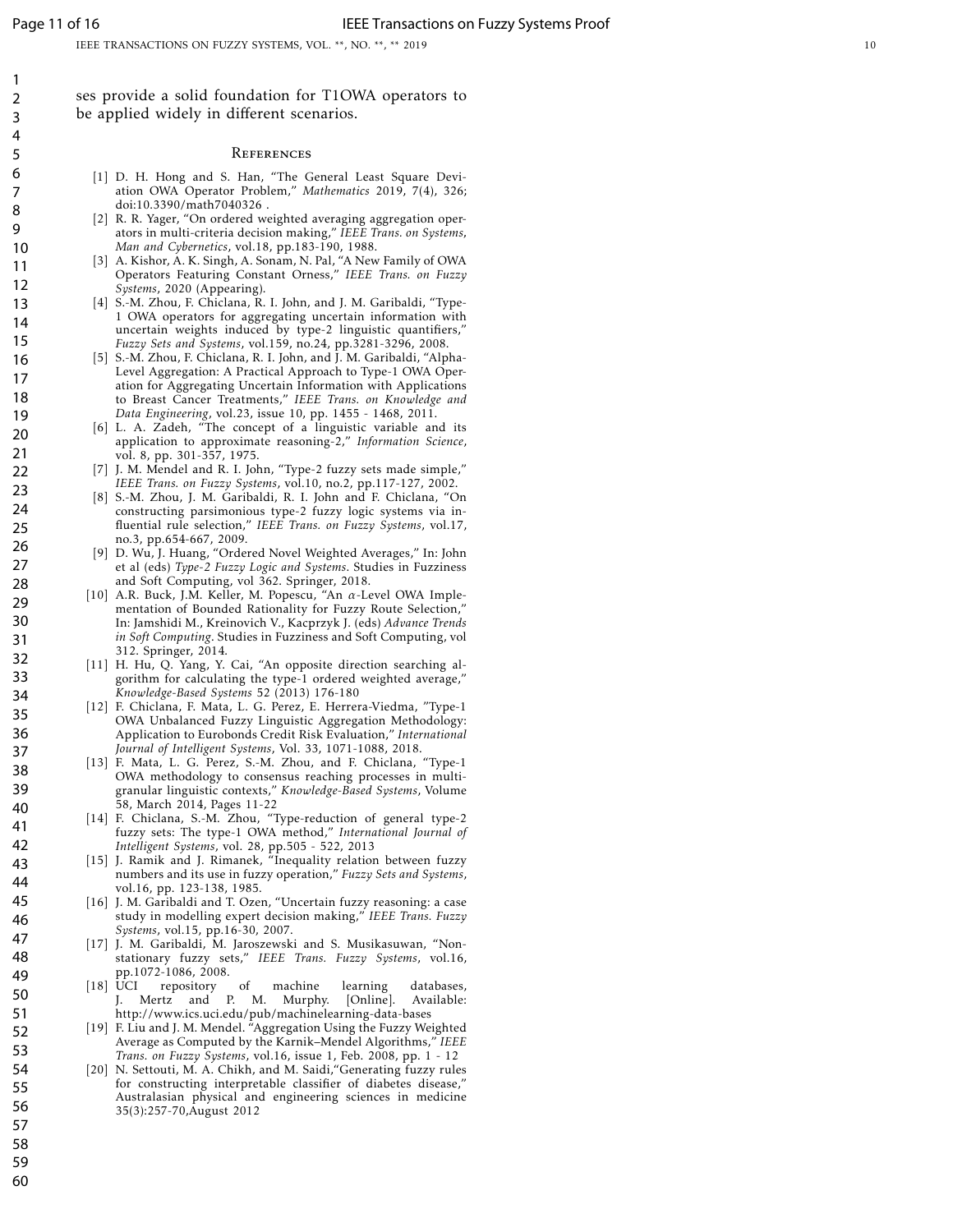# Supplemental Material for the Manuscript *"Type-1 OWA Operators in Aggregating Multiple Sources of Uncertain Information : Properties and Real World Applications"*

Shang-Ming Zhou, *Member, IEEE,* Francisco Chiclana, Robert I. John, *Senior Member, IEEE,* Jon M. Garibaldi, *Senior Member, IEEE,* and Lin Huo

# I. MORE EXAMPLES OF TYPE-1 OWA AGGREGATIONS

Example 1 (A T1OWA Operator). *Figure 1 depicts the results of a T1OWA operator to aggregate four fuzzy sets. Figure 1a shows the linguistic weights. Figure 1b shows the aggregated fuzzy set objects and aggregation result.*



(a) Fuzzy sets as linguistic weights in T1OWA aggregation





Fig. 1: A T1OWA operator

Example 2 (Join Operator). *Figure 2 illustrates the result of join operator to aggregate fuzzy sets as the extended maximum*



(a) Fuzzy sets to be aggregated



(b) Aggregating result

Fig. 2: Aggregation of T1OWA operator as join

Example 3 (Join-Like T1OWA Operator). *The Join-like T1OWA operation requests that the first linguistic weight move towards the singleton fuzzy set,*  $\tilde{1}$ *, and all others towards the singleton fuzzy set* ˜0 *(Figure 4a and Figure 4b). Using these weights to aggregate the fuzzy sets, Figure 3c illustrates how this T1OWA exhibits the join-like behaviour when aggregating three fuzzy sets. Clearly, the final aggregation fuzzy set is closer to the rightmost fuzzy set (i.e., the fuzzified maximum)*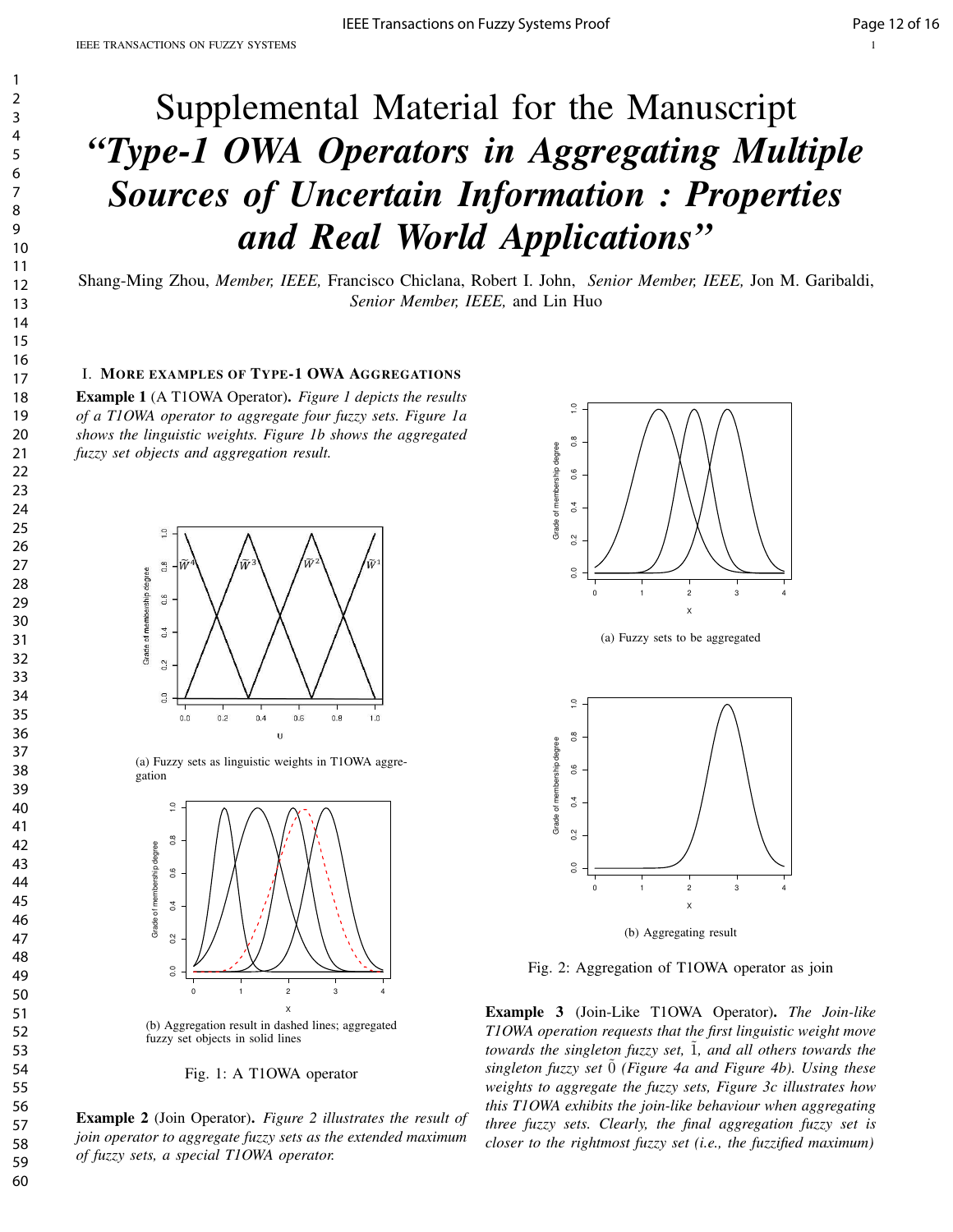

Fig. 3: A join-like T1OWA operator. (a)(b)-Linguistic weights;(c)-Aggregation result. Solid lines representing the aggregated objects; dashed line representing the aggregation result.

Example 4 (Joinness of Join-Like T1OWA Operator). *The Figure 4c shows an example of the joinness of the join-like T1OWA operator defined by the fuzzy weights in Figure 4a and Figure 4b.*

Example 5 (Meet Operator). *Figure 5 illustrates the result of meet operator to aggregate fuzzy sets as the extended minimum of fuzzy sets, a special T1OWA operator.*

Example 6 (Meet-Like T1OWA Operator). *Meet-like T1OWA operation requests that the last linguistic weight to be close to* ˜1 *(Figure 4a), and all other weights close to* ˜0 *(Figure 4b). Figure 6 illustrates how this T1OWA exhibits the meetlike behaviour when aggregating three fuzzy sets. Clearly, the final aggregation fuzzy set is closer to the leftmost fuzzy set (i.e., the fuzzified minimum).*

**Example 7** (Counterexample of  $\alpha$ -Equivalently Ordered Relation). *Figure 7 shows the groups of fuzzy numbers*  $\{\widetilde{B}^1, \widetilde{B}^2, \widetilde{B}^3\}$  are not  $\alpha$ -equivalently ordered with another *group*  $\{ \widetilde{A}^1, \widetilde{A}^2, \widetilde{A}^3 \}$ . *Figure 7a shows that at the*  $\alpha = 0.2$ *level:*  $\widetilde{A}_{0.2+}^3 \geq \widetilde{A}_{0.2+}^2 \geq \widetilde{A}_{0.2+}^1$ , *i.e., the permutation operator*  $\sigma = (3, 2, 1)$ , but  $\tilde{B}_{0,2+}^3 \ge \tilde{B}_{0,2+}^1 \ge \tilde{B}_{0,2+}^2$ ; while Fig.7b shows that  $\widetilde{A}_{0,2-}^3 \geq \widetilde{A}_{0,2-}^2 \geq \widetilde{A}_{0,2-}^1$ , *i.e.*, the permutation *operator*  $\eta = (3, 2, 1)$ *, but*  $\widetilde{B}_{0.2-}^3 \ge \widetilde{B}_{0.2-}^1 \ge \widetilde{B}_{0.2-}^2$ *.* 

**Example 8.** Supposing the numerical domains  $U =$ 



Fig. 4: *Joinness* of a join-like T1OWA operator

 $\{0.0, 0.5, 1.0\}$  and  $X = \{0.0, 1.0, 2.0\}$ . Let the given linguis*tic weights*  $\widetilde{W} = \begin{pmatrix} \omega_i \\ \mu_i \end{pmatrix}$  $\mu_{\widetilde{W}}(\omega_i)$  $\setminus$  $\omega_i \in U$ *on* U *be*  $\widetilde{W}^1 = \left( \begin{array}{ccc} 0.0 & 0.5 & 1.0 \ 1.0 & 0.5 & 0.0 \end{array} \right)$ 1.0 0.5 0.0  $\widetilde{W}^2 = \left( \begin{array}{ccc} 0.0 & 0.5 & 1.0 \ 0.0 & 1.0 & 0.0 \end{array} \right)$ 0.0 1.0 0.0  $\bigg)$  ;  $\widetilde{W}^3 = \left( \begin{array}{ccc} 0.0 & 0.5 & 1.0 \ 0.0 & 0.5 & 1.0 \ \end{array} \right)$  $\setminus$ 

*and the fuzzy sets to be aggregated be*

0.0 0.5 1.0

$$
\widetilde{A}^1 = \begin{pmatrix} 0.0 & 1.0 & 2.0 \\ 0.0 & 0.5 & 1.0 \end{pmatrix}; \quad \widetilde{A}^2 = \begin{pmatrix} 0.0 & 1.0 & 2.0 \\ 1.0 & 0.5 & 0.0 \end{pmatrix};
$$

$$
\widetilde{A}^3 = \begin{pmatrix} 0.0 & 1.0 & 2.0 \\ 0.0 & 1.0 & 0.0 \end{pmatrix}
$$

*The aggregation result by the join operator* J *can be calculated as follows.*

1) *For*  $\alpha = 0.0$ ,

$$
J_{\alpha}\left(\tilde{A}_{\alpha}^{1}, \tilde{A}_{\alpha}^{2}, \tilde{A}_{\alpha}^{3}\right)_{+} = \max\left(\tilde{A}_{\alpha+}^{1}, \tilde{A}_{\alpha+}^{2}, \tilde{A}_{\alpha+}^{3}\right)
$$
  
= 2.0  

$$
J_{\alpha}\left(\tilde{A}_{\alpha}^{1}, \tilde{A}_{\alpha}^{2}, \tilde{A}_{\alpha}^{3}\right)_{-} = \max\left(\tilde{A}_{\alpha-}^{1}, \tilde{A}_{\alpha-}^{2}, \tilde{A}_{\alpha-}^{3}\right)
$$
  
= 0.0

*So*  $G_{\alpha-} \leq J_{\alpha-}, G_{\alpha+} \leq J_{\alpha+}.$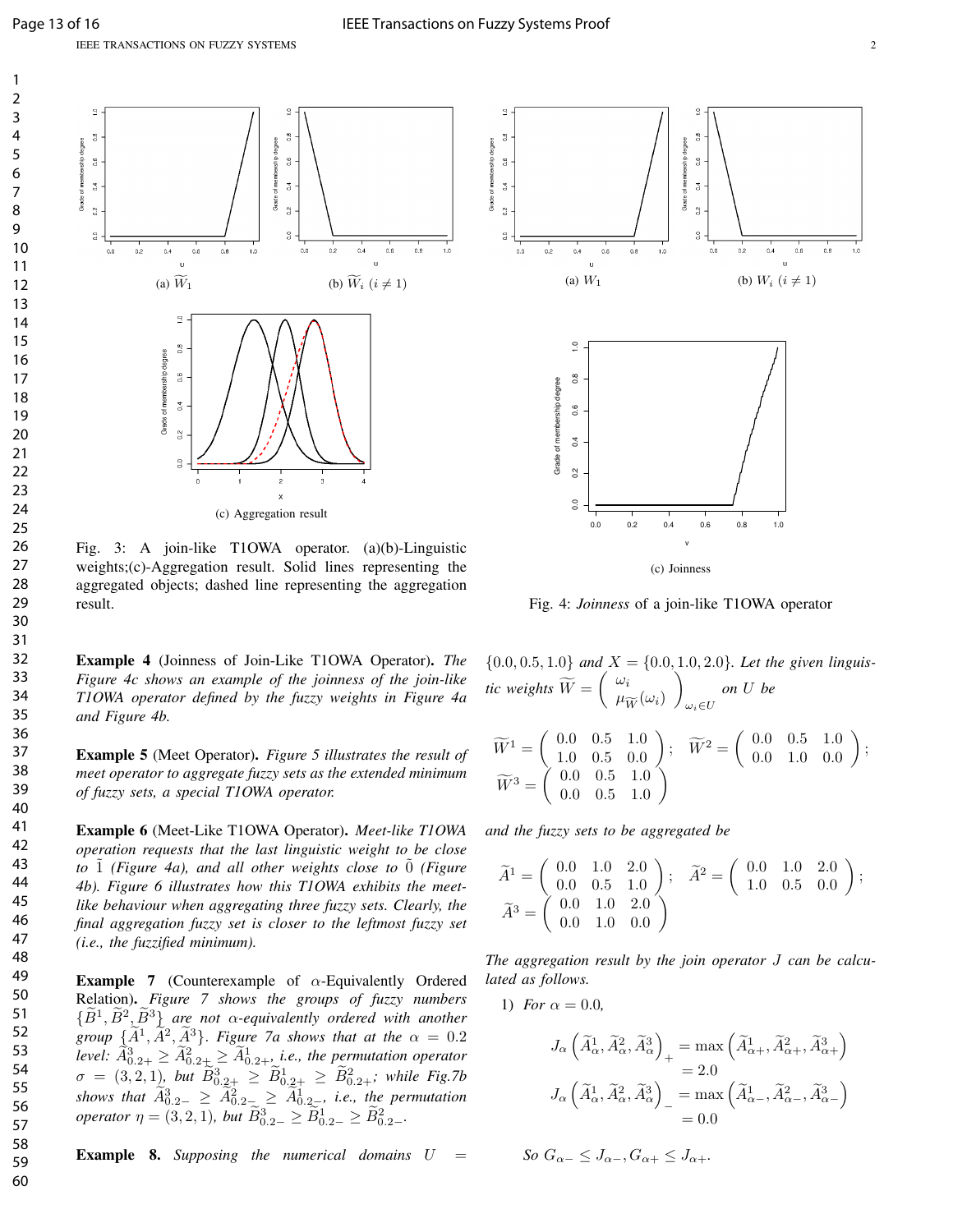



(b) Aggregating result

Fig. 5: Aggregation of T1OWA operator as meet



Fig. 6: Aggregation result by a meet-like T1OWA operator. Solid lines representing the aggregated objects; dashed line representing the aggregation result.



Fig. 7: Fuzzy numbers  $\tilde{B}^1$ ,  $\tilde{B}^2$ ,  $\tilde{B}^3$  (bottom) not  $\alpha$ -equivalently *ordered* with  $\tilde{A}^1$ ,  $\tilde{A}^2$ ,  $\tilde{A}^3$  (up) separately

2) *For*  $\alpha = 0.5$ ,  $J_{\alpha}\left(\widetilde{A}_{\alpha}^{1},\widetilde{A}_{\alpha}^{2},\widetilde{A}_{\alpha}^{3}\right)$  $+ = \max\left(\widetilde{A}_{\alpha+}^1, \widetilde{A}_{\alpha+}^2, \widetilde{A}_{\alpha+}^3\right)$  $=$  max {2.0, 1.0, 1.0}  $= 2.0$  $J_{\alpha}\left(\widetilde{A}_{\alpha}^{1},\widetilde{A}_{\alpha}^{2},\widetilde{A}_{\alpha}^{3}\right)$  $=$ max  $(\widetilde{A}^1_{\alpha-}, \widetilde{A}^2_{\alpha-}, \widetilde{A}^3_{\alpha-})$  $=$  max {1.0, 0.0, 1.0}  $= 1.0$ 

*So*  $G_{\alpha-} \leq J_{\alpha-}, G_{\alpha+} \leq J_{\alpha+}.$ 3) *For*  $\alpha = 1.0$ 

$$
J_{\alpha}\left(\tilde{A}_{\alpha}^{1}, \tilde{A}_{\alpha}^{2}, \tilde{A}_{\alpha}^{3}\right)_{+} = \max\left(\tilde{A}_{\alpha+}^{1}, \tilde{A}_{\alpha+}^{2}, \tilde{A}_{\alpha+}^{3}\right) = \max\left\{2.0, 0.0, 1.0\right\} = 2.0 J_{\alpha}\left(\tilde{A}_{\alpha}^{1}, \tilde{A}_{\alpha}^{2}, \tilde{A}_{\alpha}^{3}\right)_{-} = \max\left(\tilde{A}_{\alpha-}^{1}, \tilde{A}_{\alpha-}^{2}, \tilde{A}_{\alpha-}^{3}\right) = \max\left\{2.0, 0.0, 1.0\right\} = 2.0
$$

*So*  $G_{\alpha-} \leq J_{\alpha-}, G_{\alpha+} \leq J_{\alpha+}.$ 

*Then according to the Definition about partial order relation of fuzzy sets, we have*  $J \succcurlyeq G$ *. Similarly,*  $G \succcurlyeq M$ *, the meet operator.*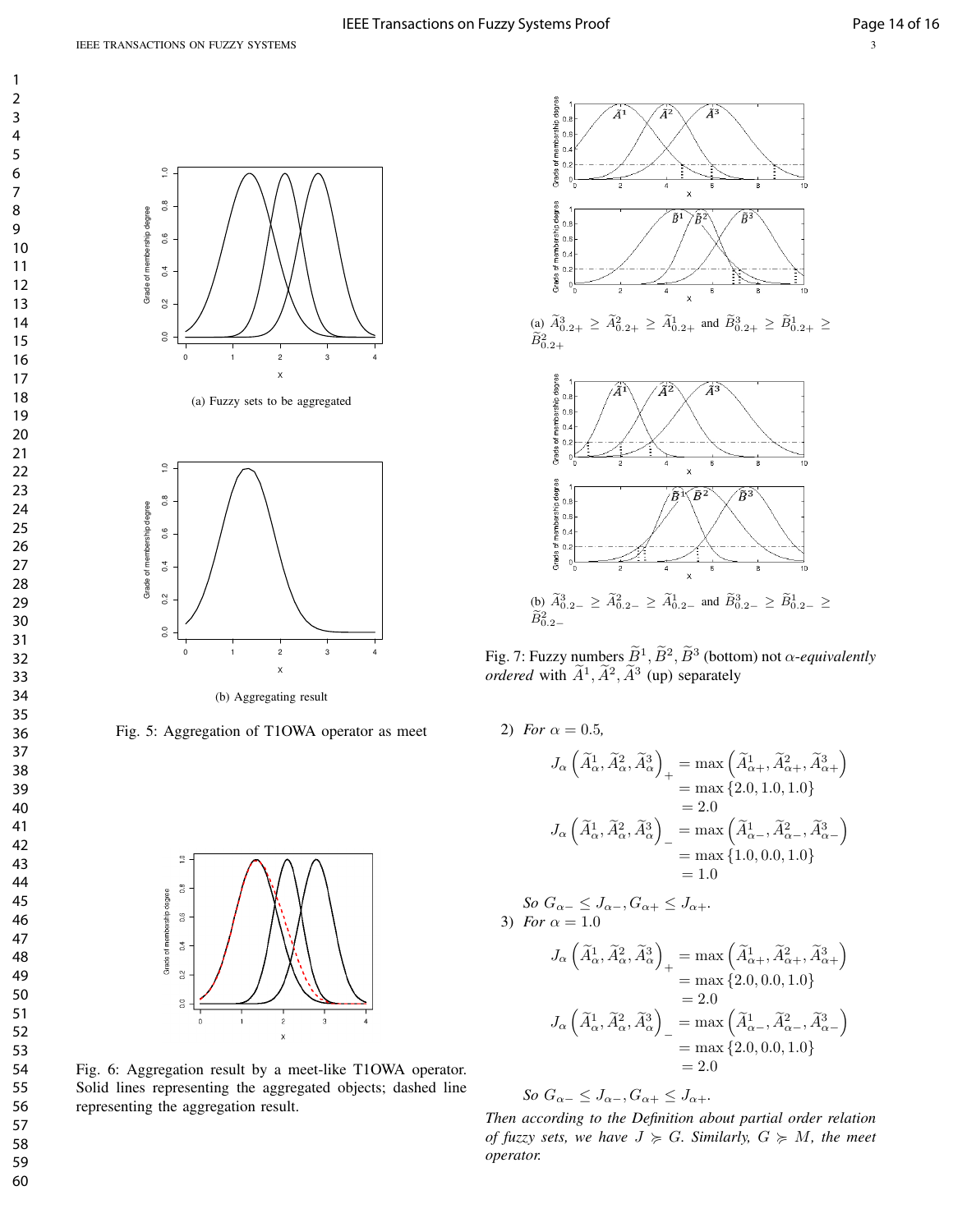# *A. The T1OWA based non-stationary fuzzy system*

Figure 8 illustrates the structure of T1OWA based nonstationary fuzzy inference system, the T1OWA operator is used to aggregate the multiple fuzzy decisions from non-stationary fuzzy inference engine.



Fig. 8: T1OWA based non-stationary fuzzy inference system

*B. Fuzzy sets of the variables - "plaGlu", "BMI" and "Outcome"*

joinnessOfT2QuantMostPrecision0d0035



Fig. 9: Membership functions of fuzzy sets for the attributes of *plaGlu, BMI and outcome*